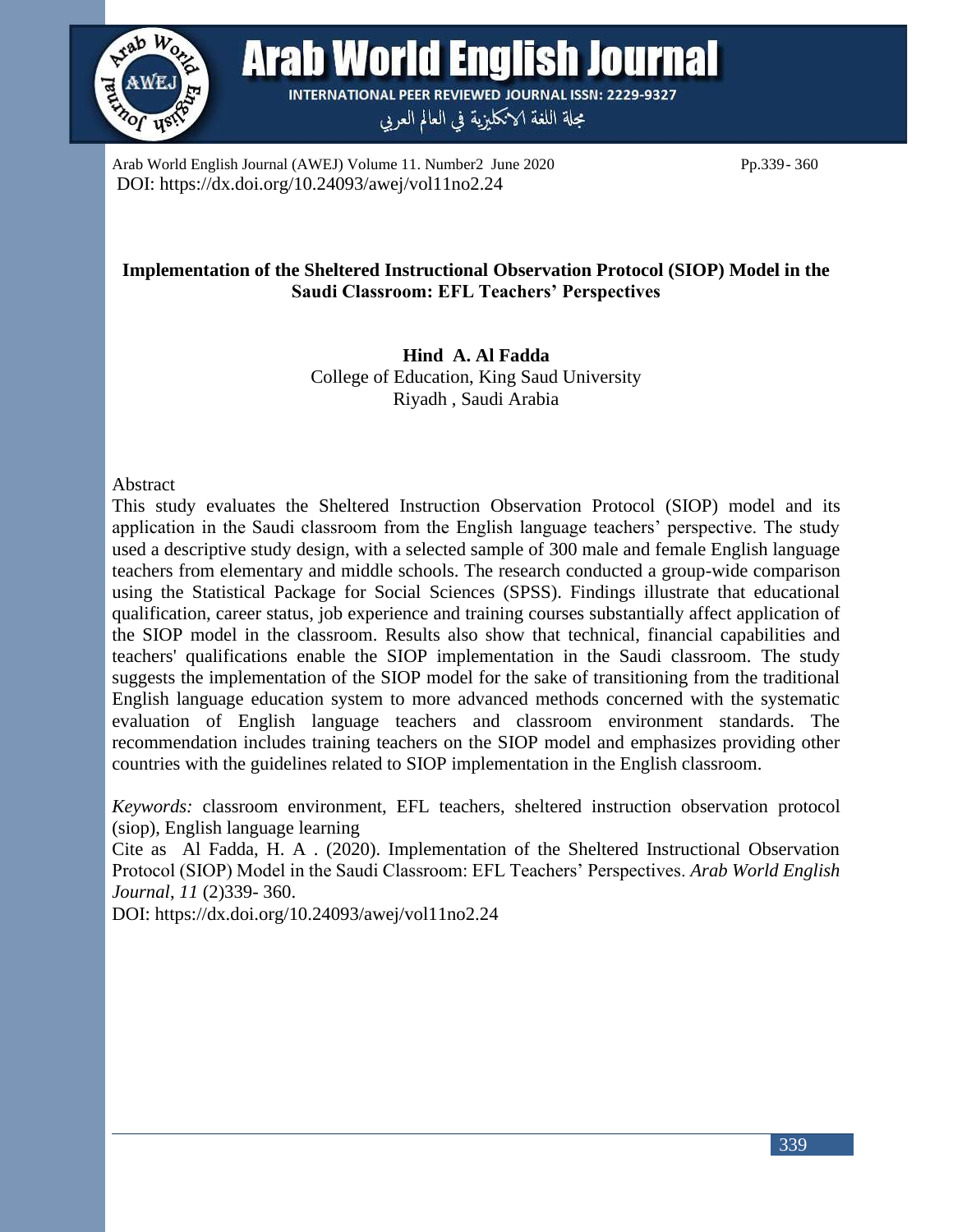#### **Introduction:**

Globally, the population of English language students is substantially expanding (Abdulmughni, 2019; Alrashidi & Phan, 2015; Daniel & Conlin, 2015). For instance, the current enrolment of language learners globally is about 1.5 billion (Beare, 2018). This vast number is particularly significant in Arab countries, where English is the sole foreign language used (Alrashidi & Phan, 2015). The use of foreign language is significantly increasing, where an increasing number of Saudi citizens aim to improve their English competence (Al-Seghayer, 2014). However, understanding and learning become substantially challenging as the language differs from that of their native language.

Most studies confirm that these language difficulties lead to substantial achievement differences among the students (Alrashidi & Phan 2015; Daniel & Conlin, 2015). This situation is prevalent internationally between students who are less proficient in the instructional language, especially for first- and second-generation immigrants (Abdulmughni, 2019; Daniel & Conlin, 2015; Schneeweis, 2011). Different models are used for mitigating the educational gap between the native and the language learners, developing their subject-related skills as well as improving their language simultaneously (Daniel & Conlin, 2015).

Various studies highlight the significant role of the teachers in the classroom, who devise the educational goals creating a favorable environment and teaching new and related tasks (Koc, 2016; Valle et al., 2013). Abdulmughni (2019) also emphasized the role of teachers in facilitating language learners. Koura & Zahran (2017) advocate that instructions should be clear and specific, focused on providing a safe classroom environment aimed at improving student performance. One such approach deployed is of the Sheltered Instruction Observation Protocol (SIOP) model, an observational research-based instrument to measure sheltered instruction. SIOP is a concept-based methodology in teacher training that evaluates the teacher's effectiveness in the classroom (Nitiprateep, 2015). SIOP uses several activities to help develop students' second/foreign language competence and proficiency (Macías et al., 2012).

Saudi student enrolment in English learning courses continues to increase in public schools. However, the overall academic performance of English Language Learners (ELLs) is considerably low. Empirical evidence suggests that the use of the SIOP model serves as a useful model for enhancing ELLs' academic performance (McIntyre et al., 2010). Appying it, teachers present curricular content concepts using tactics and methods that aid in improving content knowledge while simultaneously improving academic English skills. These strategies are employed by incorporating listening, writing, speaking, and reading skills into the curriculum. Its application is flexible as the teacher can adapt these strategies per the classroom configuration and students' needs. These features of the SIOP model help improve the English language learning capacity of the students (Short, 2000).

Given the significance of the SIOP model, this study strives to (1) highlight lack of comprehensive research concerning SIOP use for teaching English and (2) highlight use of SIOP to improve students' foreign-language acquisition. Currently, there are no research investigations into SIOP and its use for grammar learning, especially for improving listening skills and acquiring vocabulary knowledge. This is because the number of researchers who are studying student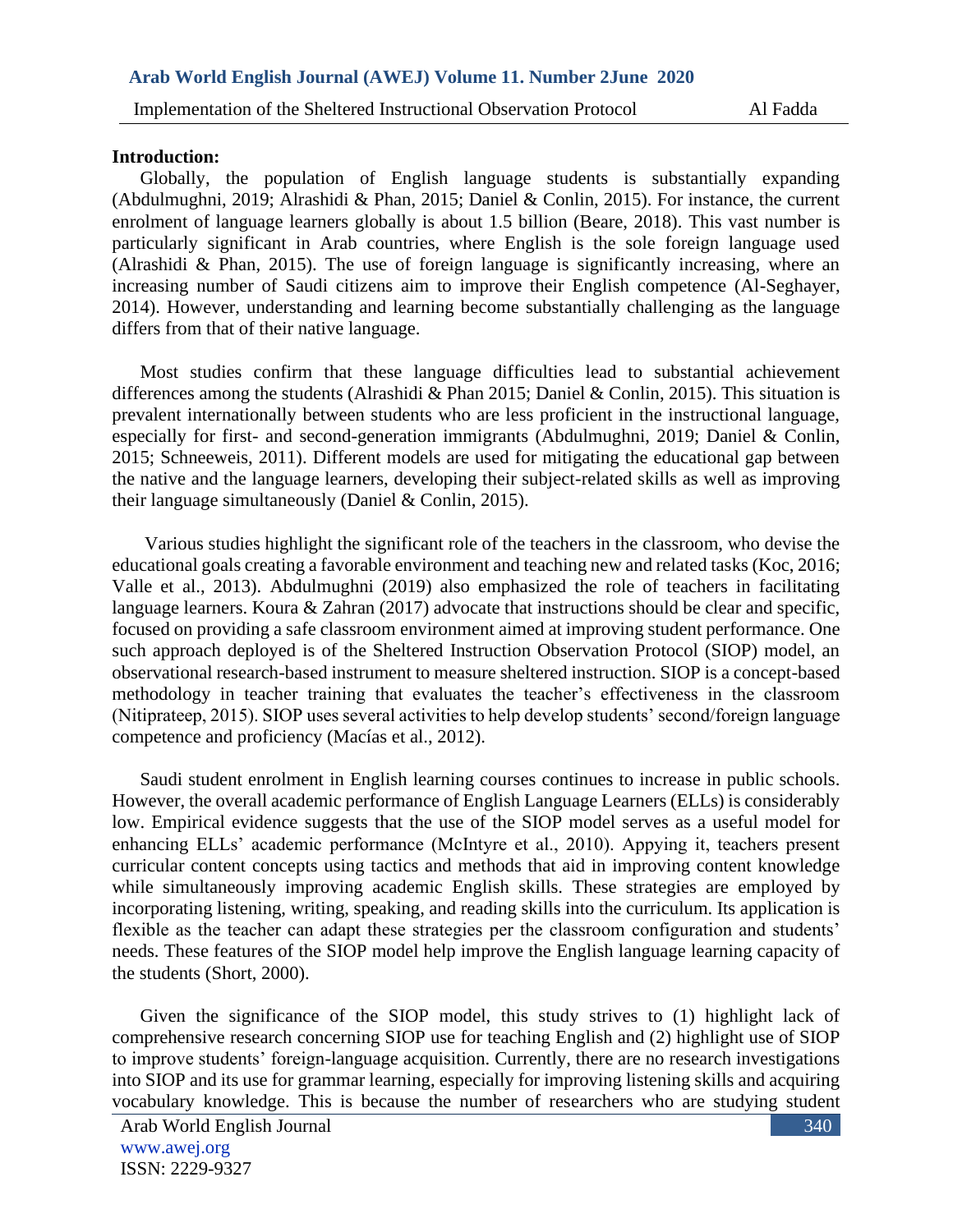achievement of English language acquisition is notably low (Ebtesam, 2017; Faraj, 2017; Gamlo & English Institute, 2019).

An improved classroom environment not only helps make school environments conducive to learning but also helps students engage in communication other than that in a classroom, i.e., in a natural setting. However, the SIOP model implementation in Saudi Arabia, related to language learning, has remained limited; primarily with regard to information concerning the perception of teachers related to SIOP. To bridge this gap, this study intends to identify the availability of the appropriate environment for SIOP application in the Saudi classroom, which is significant given the importance of the English language in daily life.

At present, proficiency in English is no longer a mere luxury or a status symbol but rather a necessity in all walks of life. SIOP application contributes by providing a solution to English language learning difficulties for middle school students. It also helps the ELLs, who are entering Saudi schools with low English proficiency as well as with educational background gaps. Most Saudi curricula, as well as instruction, are formed on the common misconception that students are already competent in speaking English upon starting school. Therefore, use of SIOP is an recommended approach for sheltered instruction, which is likely to assist English language learners in improving their overall language competence.

### *SIOP Model Overview*

The eight components of the SIOP model include (1) lesson preparation, (2) building background, (3) comprehensive input, (4) strategies, (5) interaction, (6) practice or application, (7) lesson delivery and (8) review and assessment (Murillo & Alejandro, 2013). In lesson preparation, the teacher examines the planning process of the lesson, taking into consideration the content objectives and language, supplementary use of materials and activities' meaningfulness. By building a background component, the teacher intends to focus on connecting the student's background experience and prior learning as well as focusing on the development of students' academic vocabulary. Comprehensive input includes the teacher's consideration towards his/her speech, modeling of academic tasks, and the use of multimodal strategies for enhancing comprehension. In the strategy component, the teacher highlights the significance of the learning strategies, scaffolding instructions and higher-order thinking skills. The interaction component focuses on the encouragement the teacher supplies to the individual student for their use of oral language as well as promoting group interaction using appropriate language and content development (Murillo & Alejandro, 2013). Concerning the practice/application component, the students engage in teacher-instructed activities encouraging them to communicate with each other. Lesson delivery refers to the teacher's presentation of the planned lesson objectives, which enables the students to engage in it as well as pace the learning. The last component of review and assessment is the stage at which a report is prepared based on the teacher's progress with regard to the content concepts, students' learning and students' feedback.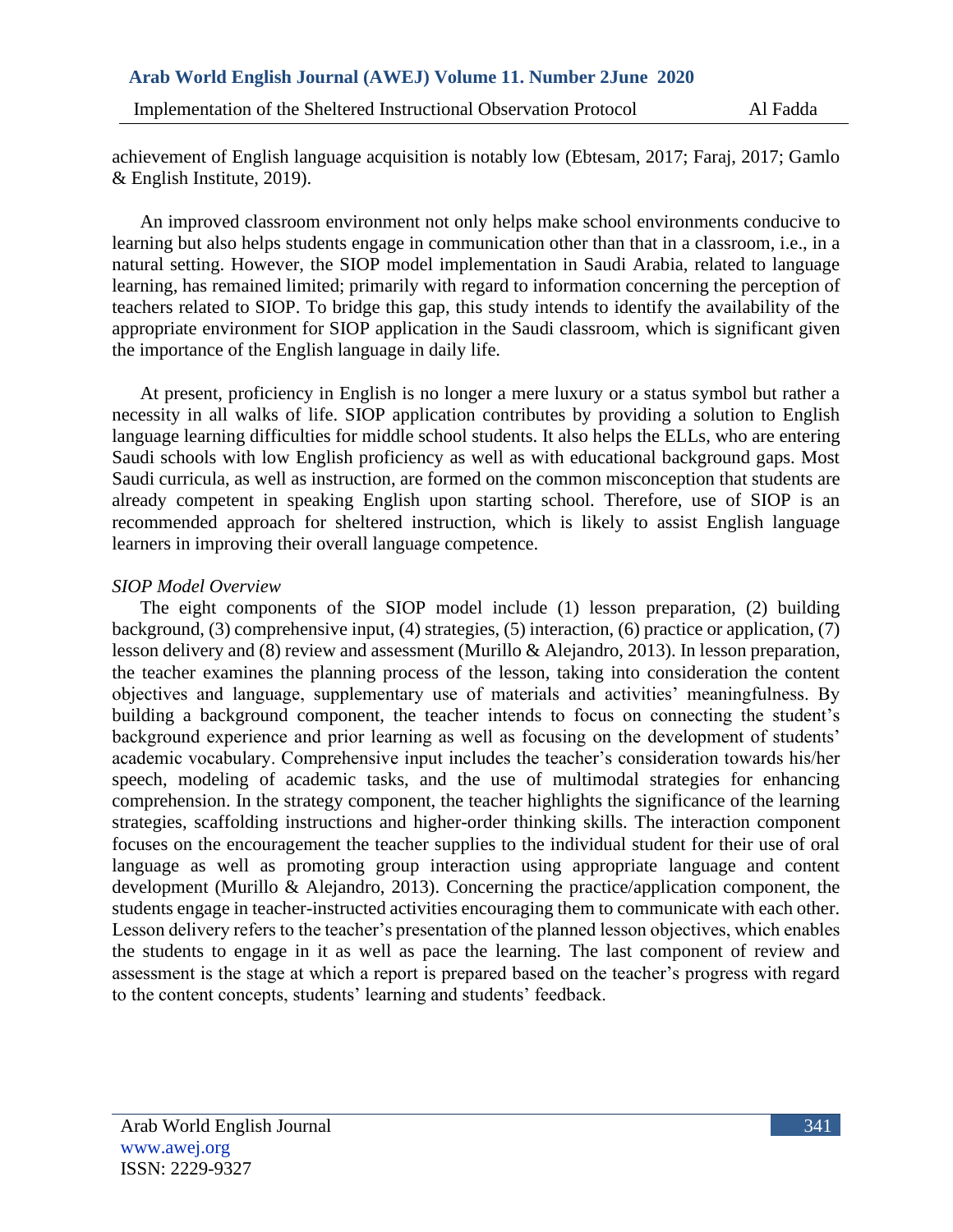Implementation of the Sheltered Instructional Observation Protocol Al Fadda





*Figure 1 SIOP Model*

# *Research Questions*

This research concentrates on the following questions:

- 1. Are there statistically significant differences at the level 0.05 among the views of EFL teachers on the application of the SIOP model attributed to the classroom environment?
- 2. Are there statistically significant differences at the level 0.05 among the views of EFL teachers on the application of the SIOP model in general?
- 3. Are there statistically significant differences at the level 0.05 among the views of EFL teachers on the application of the SIOP model attributed to teacher qualifications?

# *Research Hypotheses*

- H1: There is a significant difference in the teachers' perceptions toward implementing the SIOP model with regard to the classroom environment.
- H2: There is a significant difference in the teachers' perceptions toward implementing the SIOP in general.
- H3: There is a significant difference in the teachers' perceptions toward implementing the SIOP model with regard to teachers' qualifications.

# **Literature Review**

The SIOP model is considered to be a practical approach for improving the academic performance of ELLs. According to Echevarría & Vogt (2010), sheltered instruction is a teaching method used for strategically teaching content to ELLs, improving their understanding of subject matter concepts. Various studies have shown that teachers need to be adequately trained and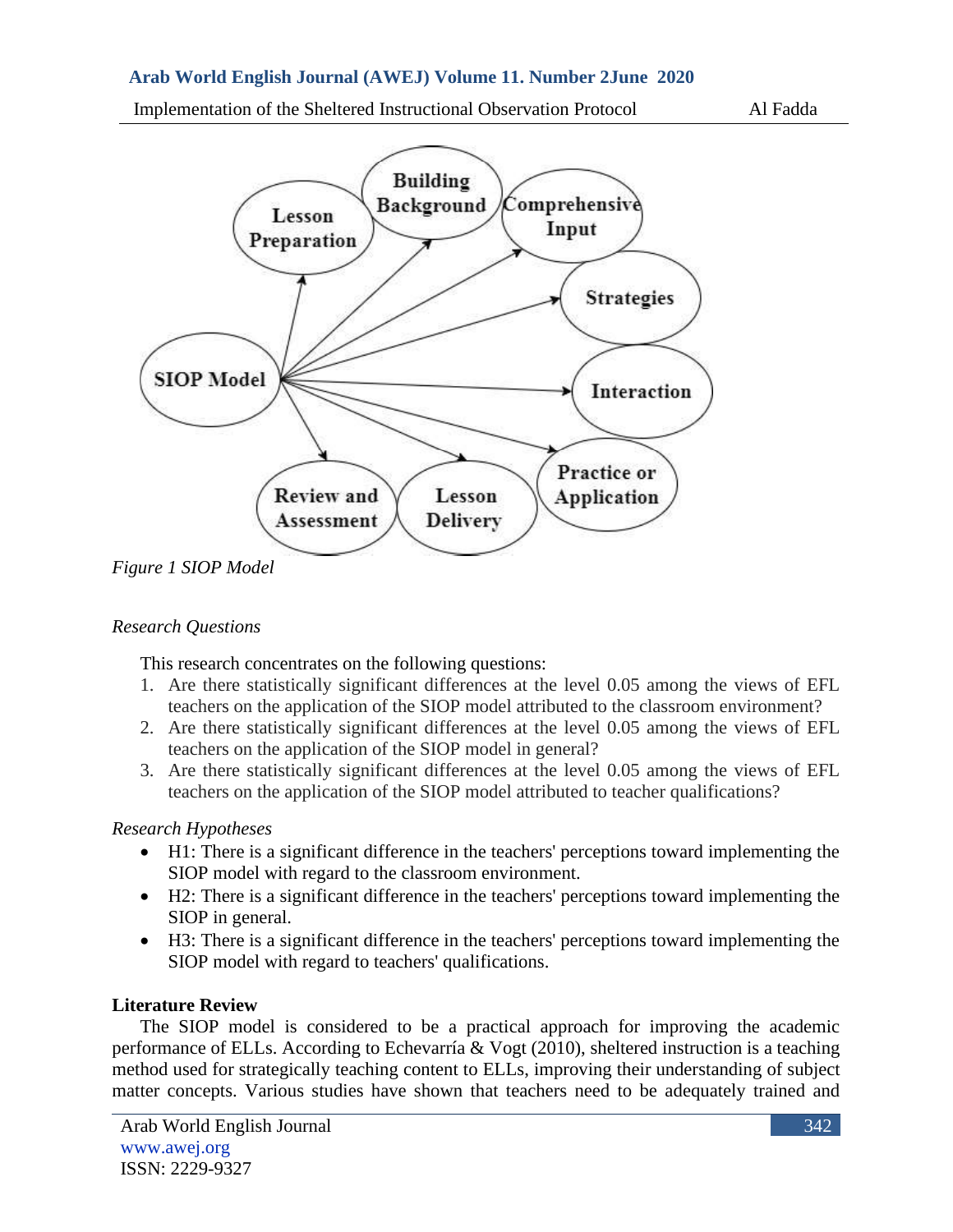provided with a coherent method for delivering mainstream classroom ELS instruction (Fregeau & Leier, 2015; Song & Samimy, 2015). Echevarria & Short (2014) recognized SIOP to be more effective than a content-objective teaching strategy.

Valle, Waxman, Diaz, & Padro (2013) stated that mathematics lesson plans based on SIOP are useful for improving ELLs' performance. This provides students with a clear understanding of the directions, instant feedback, and better communication between peers and teachers. Phan's (2015) research using the inductive approach showed how teaching conditions at an institute impact EFL teaching. The SIOP model emphasizes the use of different interactive strategies for deriving effective results. In the same context, Alsalihi's (2020) research showed that use of visuals, such as posters, helped improve students' interaction as well as vocabulary learning results.

Lowenstein & Brill (2010) explain how the SIOP framework enables teachers to view various group configuration practices while carrying out critical reflection on their practices and identifying their assumptions, which appear to be more favorable to them when compared to the students' learning. Ross & Ziemke's (2016) study notes that many educators disregard the traditional English-language-development standard, preferring to use the instructional model of language teaching instead. This model encourages teachers to consider their accountability and revamp their strategies for improving their students' language development and literacy outcomes. Short (2013) argues that the use of coaching practices in the SIOP model implementation helps overcome difficulties related to its deployment.

The SIOP model systematically weaves content as well as language objectives into a gradelevel curriculum, which is presented by English language teachers using modified instructions (Batt, 2010). Teachers consistently develop the academic language proficiency of the students in their lesson planning related to the developmental needs of ELLs. The model's eight components are critical for ensuring that content is comprehensible for limited English proficient (LEP) students.

Korrin (2011) notes that teachers can learn how to use the SIOP model in their lesson planning through training and mentoring. This also helps them learn about techniques that they can later use in their classrooms. The SIOP model enables the application of content and language knowledge to the students in the classroom by integrating different activities. It also helps these students practice using new content knowledge and activities that encompass all language skills (i.e., writing, reading, listening, speaking) (Hayden, 2019).

In his paper, *Sheltered Instruction Observation Protocol: Overview, Misconceptions, and Considerations for Implementation*, Prabjandee presents a historical overview of the SIOP model, discusses misconceptions and investigates the applicability of SIOP in the Thai context. The author argues the potential of the SIOP approach to develop language learning achievement and support English language learners in Thailand to become successful language learners (Prabjandee, 2016).

In his thesis, *Exploring the Teaching Sheltered Instruction Observation Protocol from Teacher Perspectives*, Pillay discusses the effectiveness of the SIOP model in the South African context. It used Stufflebeam's Context-based evaluation framework, Input, Process and Product (CIPP)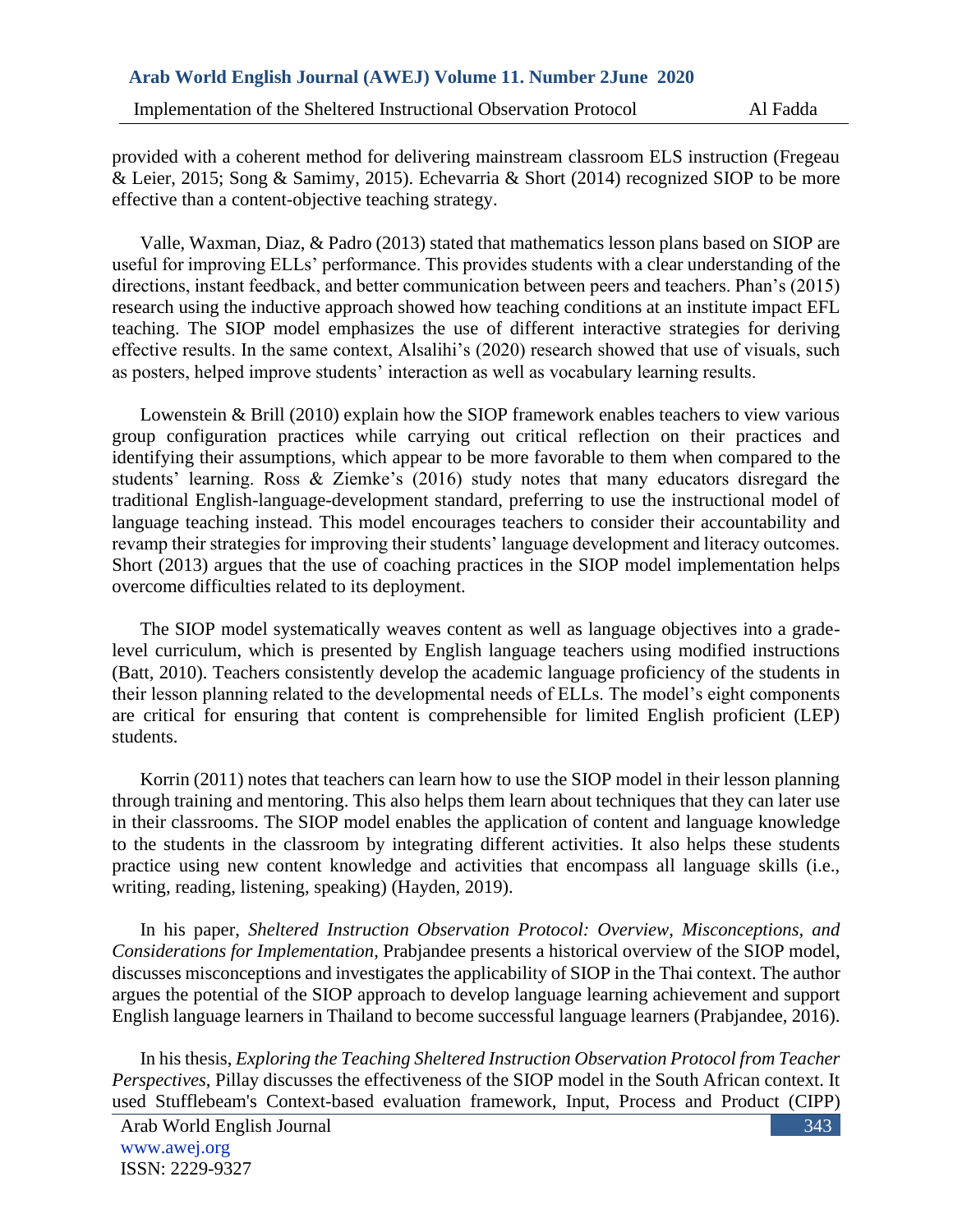model. The findings showed that the CIPP model is based on four elements, C for Context, I for Input, P for Process, and P for Product; which is useful for evaluating the quality of education in schools (Pillay, 2011).

### *The Environment of a SIOP Classroom*

The classroom environment refers to the learning environment that is created in the classroom. An effective classroom environment should maximize instructional time, support students, and motivate them to learn and succeed (Echevarría & Graves, 2007). Banks points to the formation of a positive learning environment using strategies that help manage classroom behavior of the students. These strategies are useful for reducing problematic behaviors that occur in the classroom (Banks, 2014). As Stewart explains in *Classroom Management in the Online Environment*, when appropriate preventive management strategies are applied, these strategies help to make the online learning environment as enriching and productive as that of the traditional classroom (Stewart, 2018).

Parsonson studied this point in *Evidence-based Classroom Behavior Management Strategies* (Parsonson, 2012). The techniques presented in the paper are consistent with those of the Saudi Ministry of Education's *Positive Behavior for Learning* (PB4L) initiatives. The classroom environment is a significant factor affecting the learning of the student (Shernoff, Ruzek, & Sinha, 2017). A positive classroom environment is one in which students feel a sense of affiliation, where they trust others, and where they feel supported when tackling challenges, taking risks, and asking questions.

# *Teacher Role in the Classroom Environment*

Various types of research on the classroom environment focus on the behavior of the teachers, particularly on their professional development, as well as the school's cultural development, and its impact on the classroom environment (Hayden, 2019). Some researchers suggest that the complexity of a productive classroom environment exceeds the scope of a first-year teacher and advise that a new teacher's training must include intense monitoring and mentorships, which can decrease their level of isolation and encourage productive as well as meaningful relationships within the school community (Patrick et al., 2007).

# *Measuring the Classroom Environment*

Classroom environment measurement is based on three essential dimensions:

- The Relationship Dimension: Interpersonal relationship development of the students and the teacher in a classroom.
- The Personal Development Dimension: Each member's personal characteristics.
- The System Maintenance and Change Dimension: Teacher attributes (i.e., control of classroom and order and change responsiveness).

These three dimensions and their various combinations are the focus of several types of research.

# *Teacher Professional Development (PD)*

Teacher Professional Development (PD) is recognized as an instrumental tool that helps to enhance the quality of teaching and learning in Saudi schools. Traditionally, PD policy highlights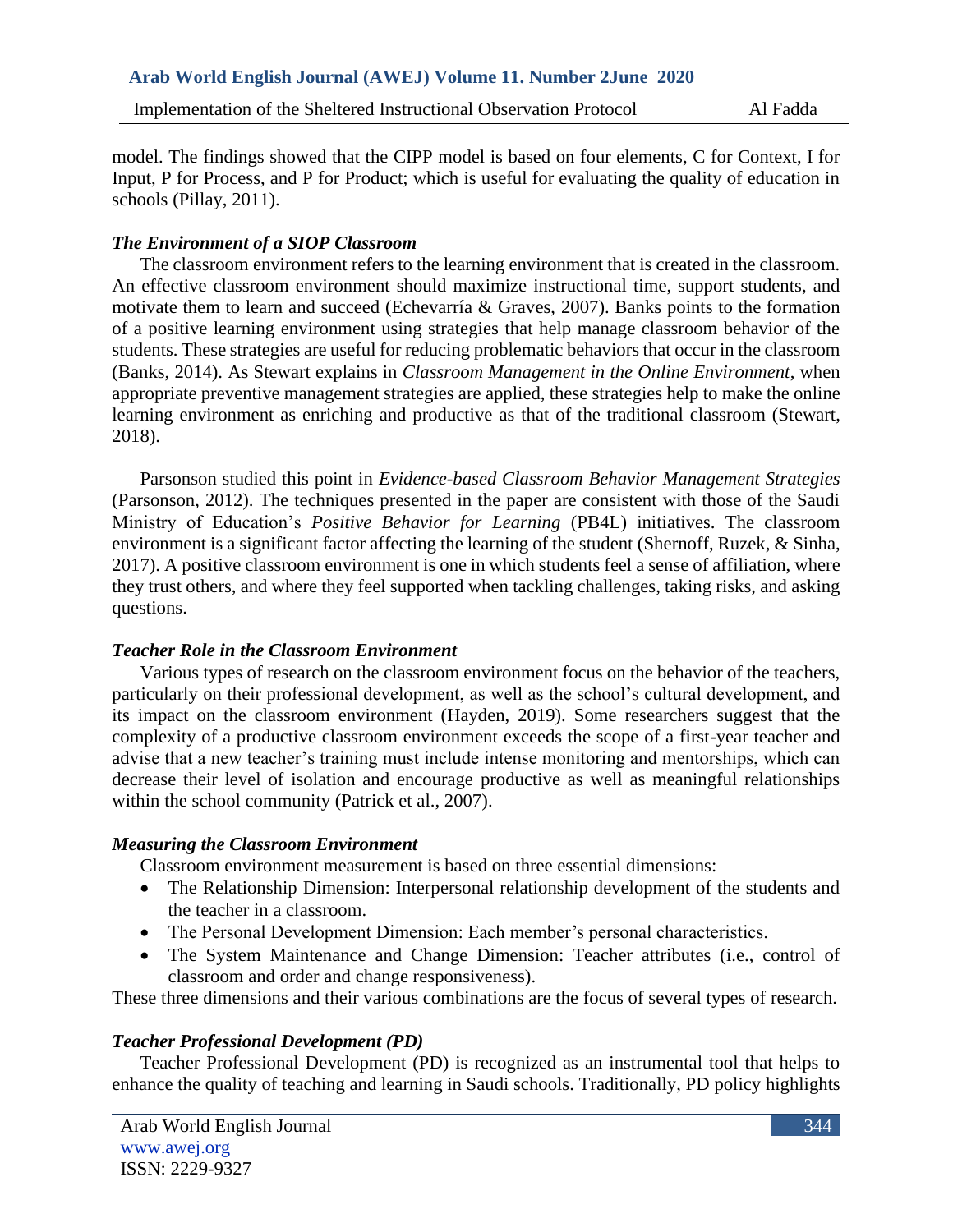teaching from a deficit perspective, focusing on facets to be fixed. In PD, teachers work from a surplus of pre-existing knowledge, practices, skills, and teacher-related identities. The purpose of PD is to adopt novel methods for talking to, relating with, and acting towards students and other teachers (Battey & Franke, 2008). The SIOP model of teacher PD is designed to address the reality in the classroom that teachers confront when dealing with the need to provide both language instruction and content instruction simultaneously (Echevarría et al., 2011; Echevarría & Vogt, 2010).

# **Methodology**

# *Study Design*

This study followed the descriptive analytical approach to conduct an exploratory study on a proposal to establish a classroom environment in Saudi Arabia using the SIOP model. The descriptive approach was used to illustrate this feasibility, analyzing data collected from questionnaires that were designed to test the hypotheses of the study.

# *Study Population and Sample*

The study sample consists of teachers who taught English Language courses in Saudi Arabia from 2018 to 2019. This sample was selected based on the set study objectives and their relevance for providing accurate findings. The inclusion criteria of the study required the respondents to be an English Language teacher in elementary and middle schools during the school year 2018/2019. A total of 73 middle schools and 55 elementary schools that follow multiple strategies and models in teaching English language were selected. The teachers from these schools were then grouped into two sub-groups, where the middle and elementary school teacher perceptions and differences concerning SIOP were explored.

# *Data Collection*

A survey-based questionnaire gathered the data. This questionnaire was divided into four axes. Demographic characteristics were collected in the first axes. In contrast, the other axes dealt with the testing of the study hypotheses, where the questionnaire was presented for arbitration to a group of professors specialized in the field of study. The items of the questionnaire were based on a 5 point Likert scale. Table 1 shows the quantitative weights of the answers. Table 1

|                                                             | <i>Quantuallyc</i> Weights of the Amswers based on a 3-point Likert Scale                                                                                                                                                                                                                                                                                                                                                                                                         |
|-------------------------------------------------------------|-----------------------------------------------------------------------------------------------------------------------------------------------------------------------------------------------------------------------------------------------------------------------------------------------------------------------------------------------------------------------------------------------------------------------------------------------------------------------------------|
| Opinion                                                     | Weight                                                                                                                                                                                                                                                                                                                                                                                                                                                                            |
| <b>Strongly Agree</b>                                       | $4 - 5$                                                                                                                                                                                                                                                                                                                                                                                                                                                                           |
| Agree                                                       | $3 - 3.99$                                                                                                                                                                                                                                                                                                                                                                                                                                                                        |
| Neutral or conservative                                     | $2 - 2.99$                                                                                                                                                                                                                                                                                                                                                                                                                                                                        |
| <b>Opposed</b>                                              | $1.0 - 1.99$                                                                                                                                                                                                                                                                                                                                                                                                                                                                      |
| <b>Strongly Opposed</b>                                     | $0.00 - 0.99$                                                                                                                                                                                                                                                                                                                                                                                                                                                                     |
| $\cdot$ $\sim$<br>$\cdots$<br>$\mathbf{M}$ and $\mathbf{M}$ | $\begin{array}{c} \n\bullet \quad \bullet \quad \bullet \quad \bullet \quad \bullet \quad \bullet \quad \bullet \end{array}$<br>11111111AAA<br>$\mathbf{r}$ $\mathbf{r}$ $\mathbf{r}$ $\mathbf{r}$ $\mathbf{r}$ $\mathbf{r}$ $\mathbf{r}$ $\mathbf{r}$ $\mathbf{r}$ $\mathbf{r}$ $\mathbf{r}$ $\mathbf{r}$ $\mathbf{r}$ $\mathbf{r}$ $\mathbf{r}$ $\mathbf{r}$ $\mathbf{r}$ $\mathbf{r}$ $\mathbf{r}$ $\mathbf{r}$ $\mathbf{r}$ $\mathbf{r}$ $\mathbf{r}$ $\mathbf{r}$ $\mathbf{$ |

*Quantitative Weights of the Answers based on a 5-point Likert Scale*

*Note:* The level of significance is High 3.67-5, Medium 2.34-3.66, and Weak 1-2.33.

The scale was calculated by using the equation (a), where the answer 1.333 was added to the final category.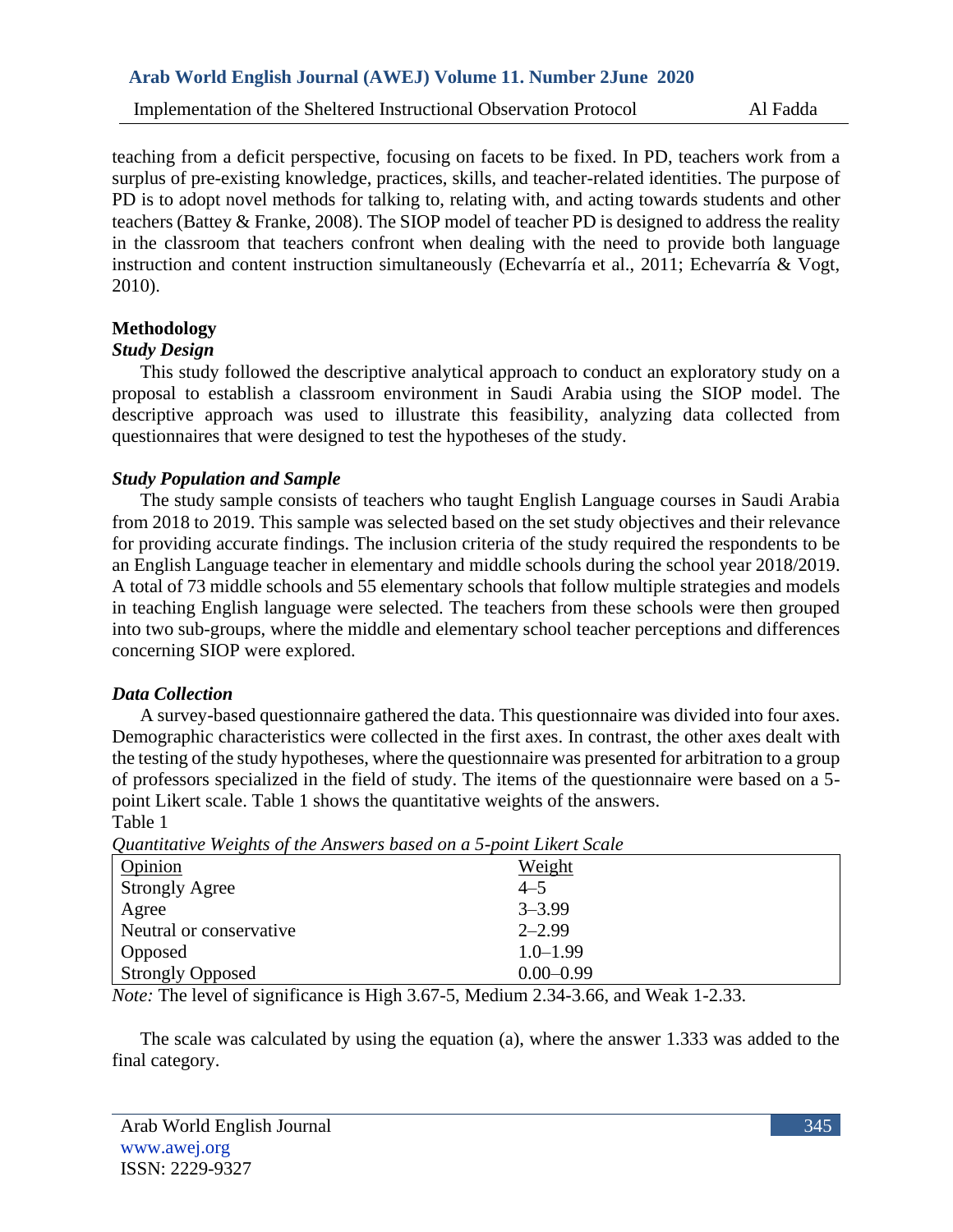Implementation of the Sheltered Instructional Observation Protocol Al Fadda

Upper Limit of scale (5)-The minimum scale (1) Number of required categories (3) (a)

After modifying the questionnaire's clauses that evaluate its ability to test the hypotheses, it was distributed to the English language teachers, referred to as the intermediate stage. At the intermediate stage, three questionnaires were distributed. Of 350 forms distributed, 50 were considered invalid for analysis and were excluded. Thus, the net sample was comprised of 300 individuals, equivalent to 85.7% of the study population. This percentage is considered representative of the entire population, according to the scientific research standards.

To begin, a workshop was conducted where the teachers were introduced to the SIOP method, its uses and its effectiveness for improving language learning competence. After this workshop the questionnaire was provided to the teachers, which included questions related to the classroom environment axis. The researchers also asked questions related to the axis of using the SIOP model through the courses they received in the curricula and English-language teaching methods.

### *Instrument Validity and Precision*

Questionnaire distribution among respondents with teaching experience tested its validity. The reliability of the questionnaire was confirmed using the Cronbach alpha, where the value of 0.958 was achieved. For all the queries, since they exceed the Cronbach's Alpha coefficient, the acceptable percentage is 0.70. This means that the results, the responses from the English language teachers, of the questionnaire indicate its reliability in achieving the study objectives as shown in Table 2.

| No. of items | Cronbach's Alpha Factor |
|--------------|-------------------------|
| 19           | 0.939                   |
| 15           | 0.722                   |
|              | 0.933                   |
| 51           | 0.958                   |
|              |                         |

*Cronbach Alpha Factor*

The questionnaire consisted of 51 statements to include all study variables. Statements 1-19 measured the classroom environment, statements 20-34 measured the SIOP model implementation, and statements 35-51 measured the SIOP applicability with regard to teacher qualifications.

# *Statistical Analysis*

IBM software SPSS (Statistical Package for Social Sciences) version 23.0 was used for the analysis. Average and standard deviations for analyzing the answers of the sample members, along with the validity test, were performed. The groups were compared using a one-sample *t-*test, where the statistical significance was determined to be p-value <0.05. The Kolmogorov–Smirnov test was used to determine the extent to which the data followed a normal distribution.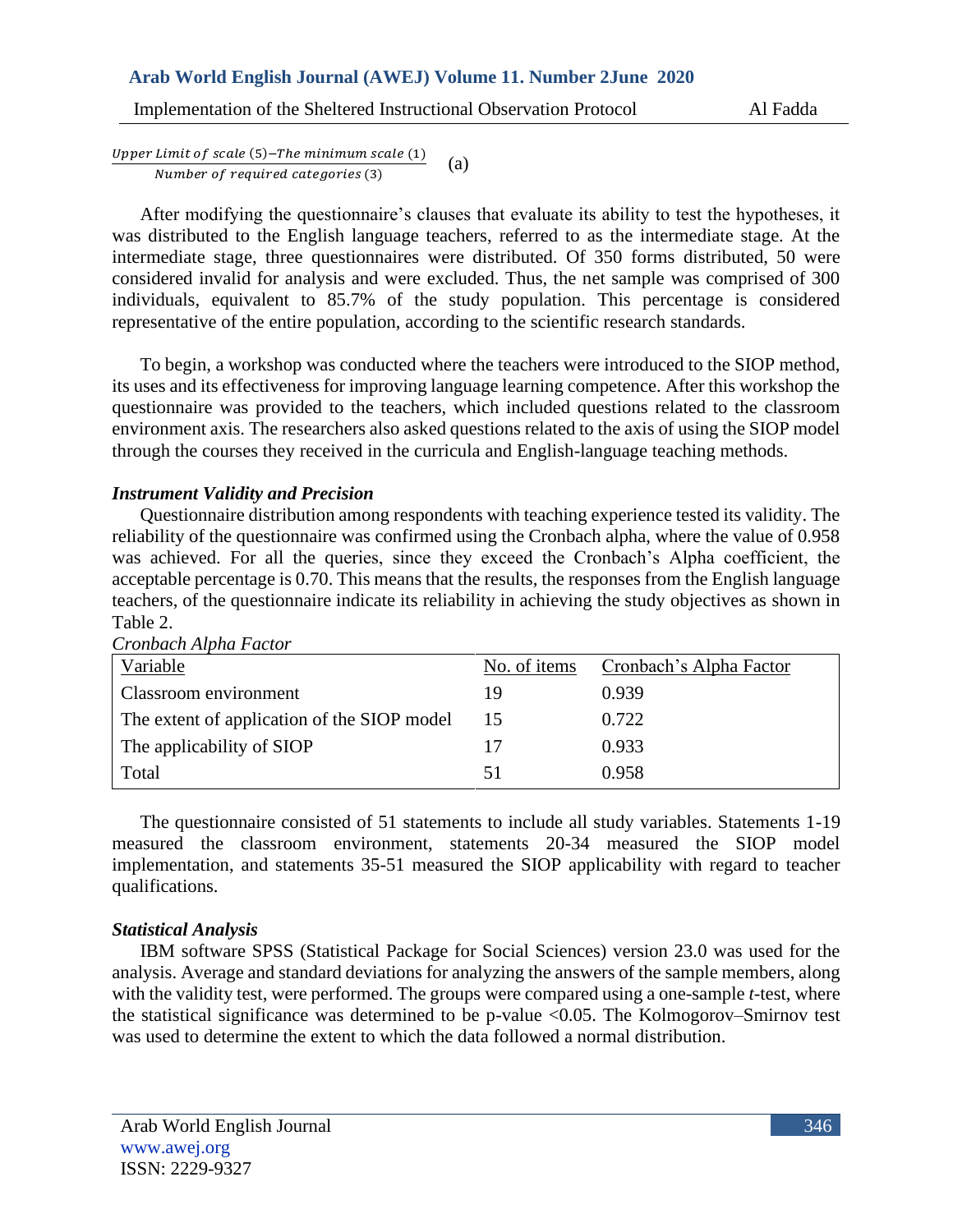#### **Results and Discussion**

Demographics of the respondents are presented in Table 3. With regard to the gender of the respondents, 55% were male and 45% were female. The majority of the respondents, 62.3%, hold Bachelor's degrees, while 34.7% hold Master's degrees. With regard to the teachers' career levels, 46.67% were experienced teachers, 28.89% were practicing teachers, 22.22% were advanced teachers and 2.22% were expert teachers. These career levels indicate the respondents' ability to understand the questionnaire's queries and the study subject.

The results showed that 35.56% of the respondents possessed six to ten years of teaching experience, the most significant percentage of the study sample. Respondents with 11-15 years of teaching experience were second, 31.85%. This indicates that the majority of the respondents' experience ranged from a moderate degree of experience to a relatively long period of teaching experience. This was followed by 21.48% with 5 years or less of teaching experience and 11.11% with sixteen years or more of experience.

| <b>Respondent Characteristics</b> |                 |            |
|-----------------------------------|-----------------|------------|
| Variable                          | No. Respondents | Percentage |
| Gender                            |                 |            |
| Male                              | 165             | 55%        |
| Female                            | 135             | 45%        |
| Qualification                     |                 |            |
| Bachelor's degree                 | 187             | 62.3%      |
| Master's degree                   | 113             | 37.4%      |
| Total                             | 300             | 100%       |
| Career level                      |                 |            |
| <b>Experienced Teacher</b>        | 140             | 46.67%     |
| Practicing teacher                | 87              | 28.89      |
| Advanced teacher                  | 67              | 22.22%     |
| Expert teacher                    | 6               | 2.22%      |
| Total                             | 300             | 100%       |
| Job experience                    |                 |            |
| Five years and under              | 64              | 21.48%     |
| From 6 to 10 years                | 107             | 35.56%     |
| From 11 to 15 years               | 96              | 31.85%     |
| 16 years and over                 | 33              | 11.11%     |
| Total                             | 300             | 100%       |

Table 3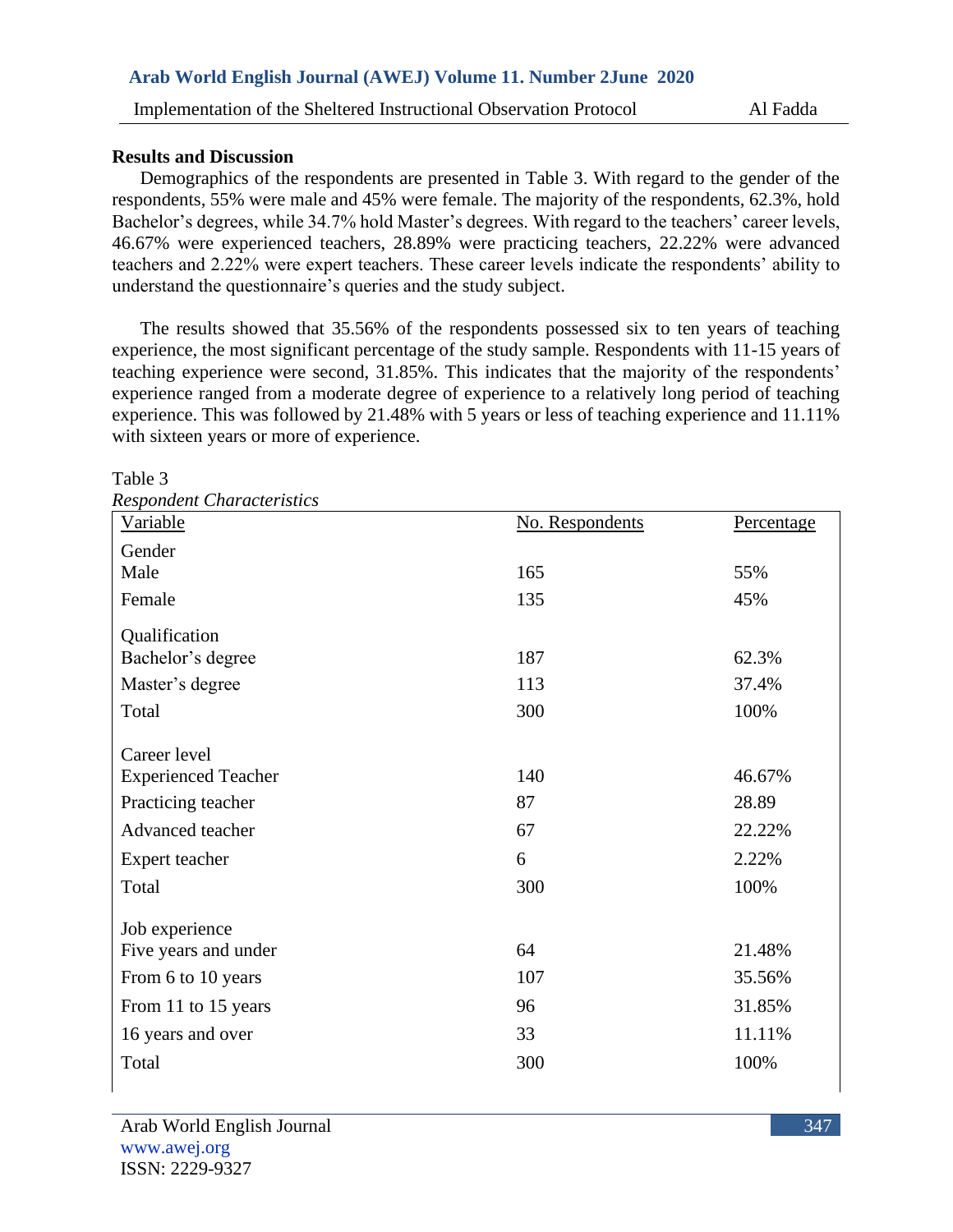| Variable                    | No. Respondents | Percentage |
|-----------------------------|-----------------|------------|
| Training courses            |                 |            |
| <b>Education</b> strategies | 99              | 33.34%     |
| Teaching methods            | 100             | 33.33%     |
| Behavioral assessment       | 99              | 33.33%     |
| Total                       | 300             | 100%       |
|                             |                 |            |

Implementation of the Sheltered Instructional Observation Protocol Al Fadda

# *First Hypothesis*

Null hypothesis 1 was tested based on respondents' answers to questions 1 through 19 of the questionnaire. Table 4 depicts the statistical analysis of the issues related to the classroom environment in schools across Saudi Arabia as well as the importance of the role of the classroom environment in applying the SIOP model.

According to respondents of this study, the classroom environment in Saudi Arabia is conducive to activate and implement the SIOP model. The SIOP model provides the classroom environment with behavioral patterns that help teachers continuously improve their performance. The classroom environment in Saudi Arabia utilizes illustrative tools (dictionary, student books, etc.) and modern technology (e-education) and encourages building positive relationships between teachers and students. Such responses averaged between 4.11 and 3.66, with standard deviations ranging between 0.89 and 0.77. Previous research by Macías et al. (2012) supports the use of interactive tools and activities in students' learning.

#### Table 4

*Application of the SIOP model and Classroom Environment in Saudi schools*

| N <sub>o</sub> | <b>Statement</b>                                                                                                                         | <u>Average</u> | SD   | Importance    |
|----------------|------------------------------------------------------------------------------------------------------------------------------------------|----------------|------|---------------|
| 1              | The classroom environment encourages implementation 4.11<br>of the SIOP model.                                                           |                | 0.77 | Level<br>High |
| 2              | The classroom environment in schools provides social 3.66<br>patterns to assist teachers in continuously improving<br>their performance. |                | 0.78 | Medium        |
| 3              | The classroom environment in schools provides 3.71<br>illustrative tools and modern technologies.                                        |                | 0.85 | High          |
| 4              | The classroom environment has a role in building 3.82<br>positive relationships between the teacher and the<br>students.                 |                | 0.98 | High          |
| 5              | The classroom environment provides cognitive and non-3.91<br>cognitive goals.                                                            |                | 1.05 | High          |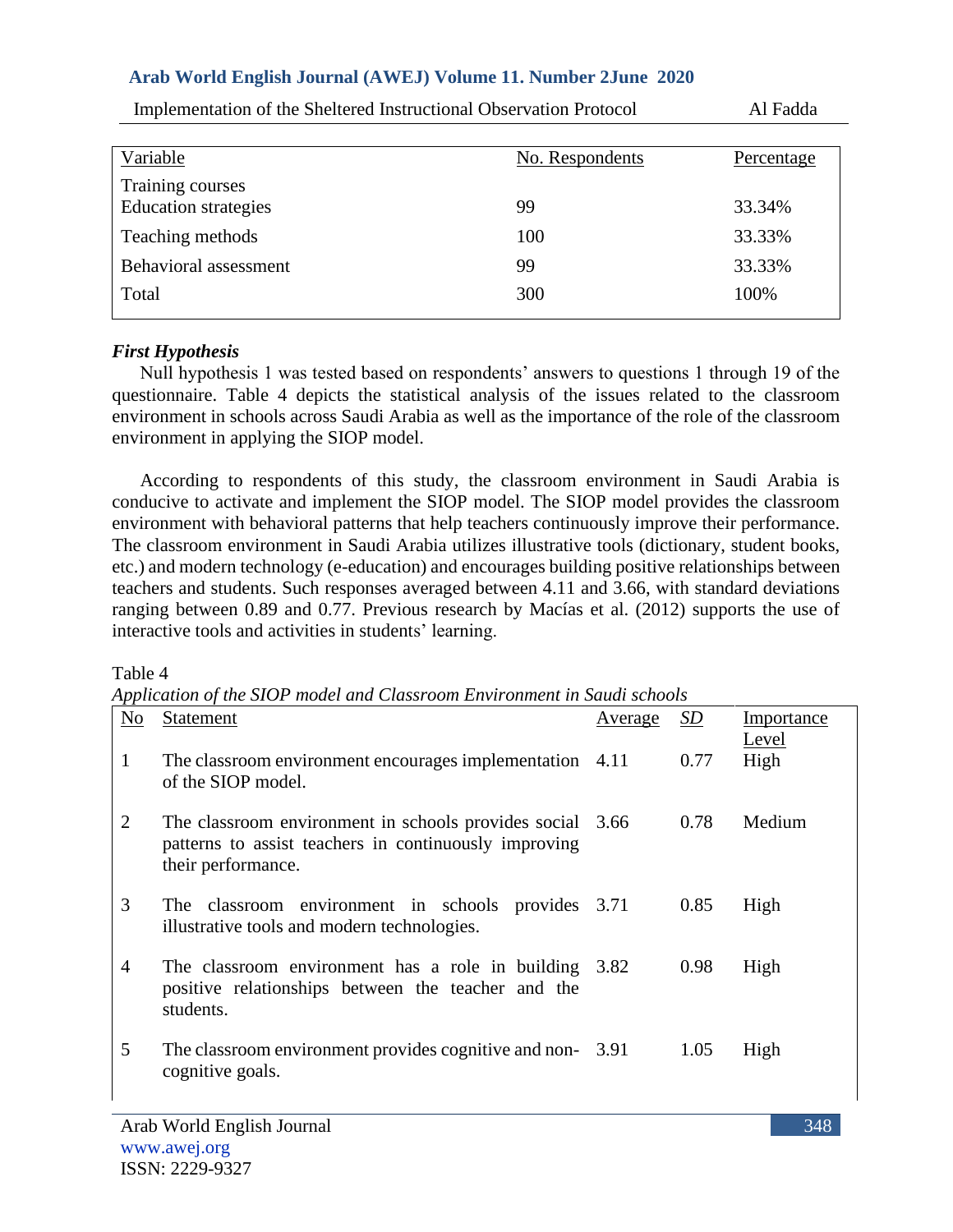| $\underline{\mathrm{No}}$ | <b>Statement</b>                                                                                                                                                   | <u>Average</u> | SD   | Importance      |
|---------------------------|--------------------------------------------------------------------------------------------------------------------------------------------------------------------|----------------|------|-----------------|
| 6                         | The classroom environment provides patterns of critical 3.54<br>thinking.                                                                                          |                | 1.10 | Level<br>Medium |
| 7                         | SIOP implementation needs to focus on the student, not<br>the curriculum.                                                                                          | 4.08           | 0.83 | High            |
| 8                         | A classroom environment requires an effective teacher.                                                                                                             | 3.11           | 0.89 | Medium          |
| 9                         | Grouping students by age leads to a suitable classroom<br>environment for English language learning.                                                               | 3.72           | 0.68 | High            |
| 10                        | The classroom environment - in your school - provides<br>mutual respect.                                                                                           | 3.86           | 0.82 | High            |
| 11                        | The design of the classroom environment makes the 3.44<br>SIOP model easier to implement.                                                                          |                | 0.97 | Medium          |
| 12                        | The classroom environment in schools encourages<br>conversation and communication in L2.                                                                           | 3.86           | 0.92 | High            |
| 13                        | The classroom environment in schools makes it easy to<br>apply the SIOP model in language teaching.                                                                | 3.90           | 0.73 | High            |
| 14                        | The classroom environment contains the material items<br>(desks, chairs, smartboard, etc.) that are needed for<br>language learning activities.                    | 3.75           | 0.86 | High            |
| 15                        | The<br>classroom<br>environment<br>contributes<br>the<br>to<br>acquisition of the four English language skills.                                                    | 3.82           | 0.94 | High            |
| 16                        | The classroom environment meets the requirements for $3.87$<br>implementing new English language vocabulary and<br>adds to the professional growth of the teacher. |                | 0.93 | High            |
| 17                        | The location of the teacher is suitable for supervising the<br>observation process inside the classroom.                                                           | 3.87           | 1.08 | High            |
| 18                        | The classroom environment in schools across Saudi<br>Arabia enhances the capabilities of newly-graduated<br>English language teachers.                             | 3.44           | 0.99 | Medium          |

Implementation of the Sheltered Instructional Observation Protocol Al Fadda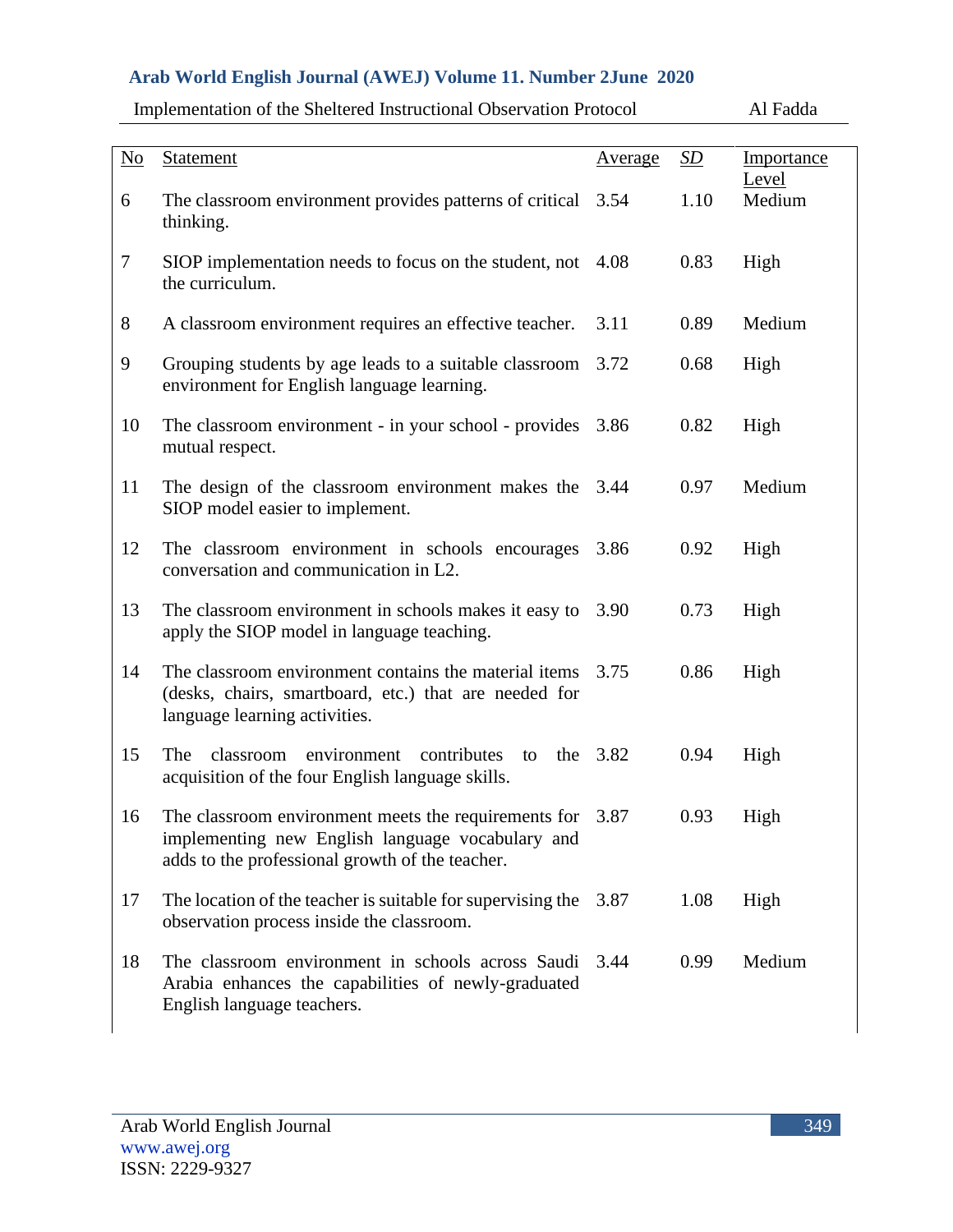| No    | Statement                                                                                                                                                           | Average | <i>SD</i> | Importance |
|-------|---------------------------------------------------------------------------------------------------------------------------------------------------------------------|---------|-----------|------------|
|       |                                                                                                                                                                     |         |           | Level      |
| 19    | The classroom environment in schools across Saudi 3.43<br>Arabia, through participation-observation and guidance,<br>works to reduce the isolation of new teachers. |         | 1.07      | Medium     |
| Total |                                                                                                                                                                     | 3.73    | 0.91      | High       |

Implementation of the Sheltered Instructional Observation Protocol Al Fadda



*Figure 2.* Classroom Environment

According to the respondents, the classroom environment in Saudi Arabia provides students with the opportunity to achieve cognitive and non-cognitive goals. The classroom environment, using participation, observation, and guidance, works to reduce the isolation of new teachers when applying SIOP. Such responses averaged between 4.08 and 3.11, with standard deviations ranging between 1.10 and 0.68. A one-sample *t-*test was performed to verify the statistical significance of the first hypothesis. Table 5 shows the first hypothesis test results.

Table 5

*t-test Assessment of the First Null Hypothesis*

| Null Hypothesis 1                  | Tabulated | Calculated | Indication  | df  | Test result       |
|------------------------------------|-----------|------------|-------------|-----|-------------------|
|                                    | t value   | t value    | Statistical |     | <b>Hypothesis</b> |
| No<br>statistically<br>significant | 1.984     | 13.482     | $0.000*$    | 299 | Null H 1 is       |
| differences between<br>teachers    |           |            |             |     | rejected          |
| when it comes to the classroom     |           |            |             |     |                   |
| environment (as shown through      |           |            |             |     |                   |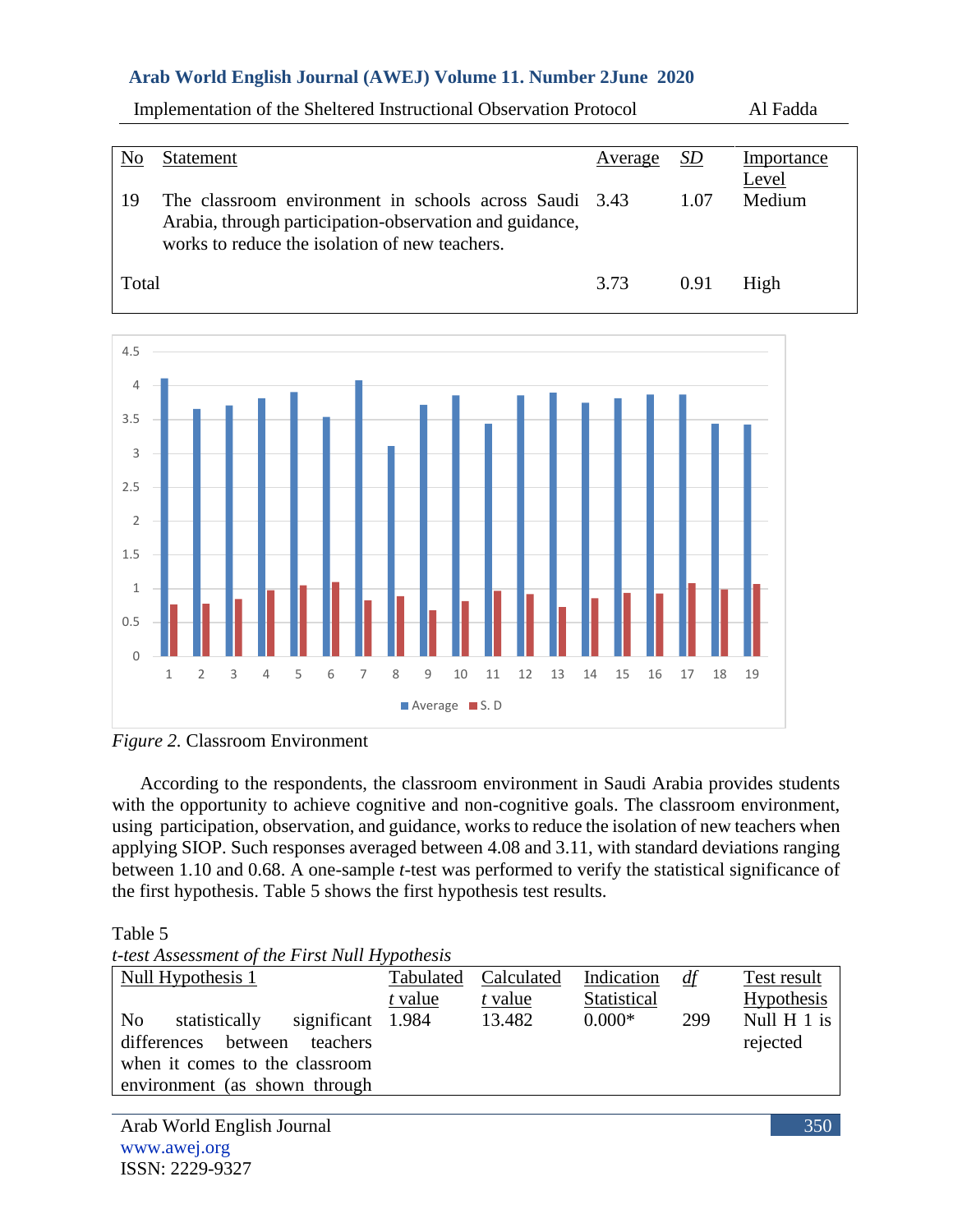Implementation of the Sheltered Instructional Observation Protocol Al Fadda

the views of the study sample at the  $(> 0.05 \alpha)$  level of significance).

Table 5 shows that the calculated *t* value of 13.482 is higher than the tabulated *t* value of 1.984. The statistical indication is 0.000. The rule of decision indicates acceptance of the null hypothesis when the calculated *t* value is below the tabulated *t* value. Conversely, it means the null hypothesis is rejected if the calculated *t* value is higher than that of the tabulated *t* value. Accordingly, rejection of the null hypothesis 1 is shown.

The alternative hypothesis, which states that there are statistically significant differences between teachers when it comes to the classroom environment in Saudi Arabia, as shown through the views of the study sample at the  $\geq 0.05$  a level of significance, is accepted.

# *Second Hypothesis*

Null hypothesis 2 tested statements 20 through 34 from the questionnaire. Table 6 shows the statistical analysis results of the problems related to the issue of the SIOP model. Table 6

No. Statement **Average** *SD* Importance Level 20 SIOP model implementation requires teacher effectiveness in classroom management. 1.08 1.32 Weak 21 Providing teachers with training courses before applying 3.15 the SIOP model is useful in the success of the model. 1.47 Medium 22 Some teachers and researchers consider that the weakness 2.41 of the curriculum is the reason for not applying the SIOP model successfully. 1.51 Medium 23 SIOP model implementation helps the training of teachers 3.14 in educational and cultural psychology, language theory, and knowledge of scientific content. 3.14 1.44 Medium 24 The application of SIOP creates a culturally diverse 1.11 classroom. 0.95 Weak 25 SIOP model implementation encourages students to use new content of English language knowledge practices.  $1.06$  1.21 Weak 26 The application of SIOP in Saudi Arabia needs legal 1.28 1.37 Weaksupport.

*Appropriateness of Applying the SIOP Model in General*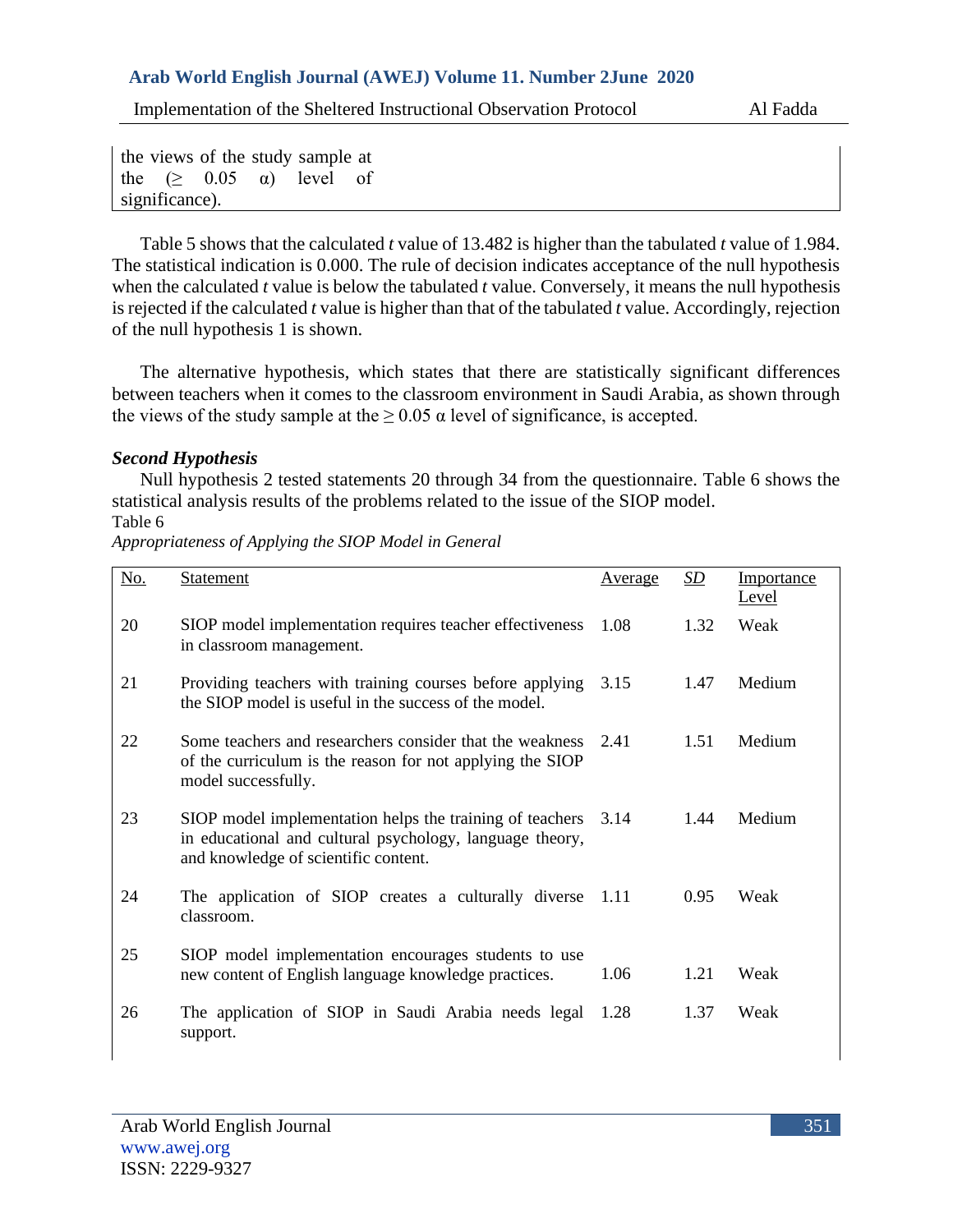Implementation of the Sheltered Instructional Observation Protocol Al Fadda

| No.   | <b>Statement</b>                                                                                                                 | Average | SD   | Importance<br>Level |
|-------|----------------------------------------------------------------------------------------------------------------------------------|---------|------|---------------------|
| 27    | The application of the SIOP model develops the teacher<br>professionally, as it provides both language and content<br>education. | 3.11    | 1.32 | Medium              |
| 28    | The form of the SIOP model allows the teacher to teach<br>students at different levels using different language skills.          | 1.23    | 1.40 | Weak                |
| 29    | The use of the SIOP model can handle large numbers of<br>students in the classroom and within the school.                        | 3.75    | 0.92 | High                |
| 30    | The SIOP model improves classroom management.                                                                                    | 1.27    | 1.42 | Medium              |
| 31    | The SIOP model supports MALL* practice in the<br>classroom.                                                                      | 3.05    | 1.17 | Medium              |
| 32    | The SIOP model accommodates gifted students in language<br>learning.                                                             | 3.12    | 1.19 | Medium              |
| 33    | The SIOP model overcomes the isolation students feel<br>when using the Internet to learn language skills.                        | 3.09    | 1.19 | Medium              |
| 34    | The SIOP model supports parameter behavior in the<br>classroom.                                                                  | 3.15    | 1.23 | Medium              |
| Total |                                                                                                                                  | 2.34    | 1.27 | Medium              |

#### \* Mobile-Assisted Language Learning (MALL)



*Note:* Numbers 1-15 above correspond to statements 20-34. *Figure 3.* SIOP Model View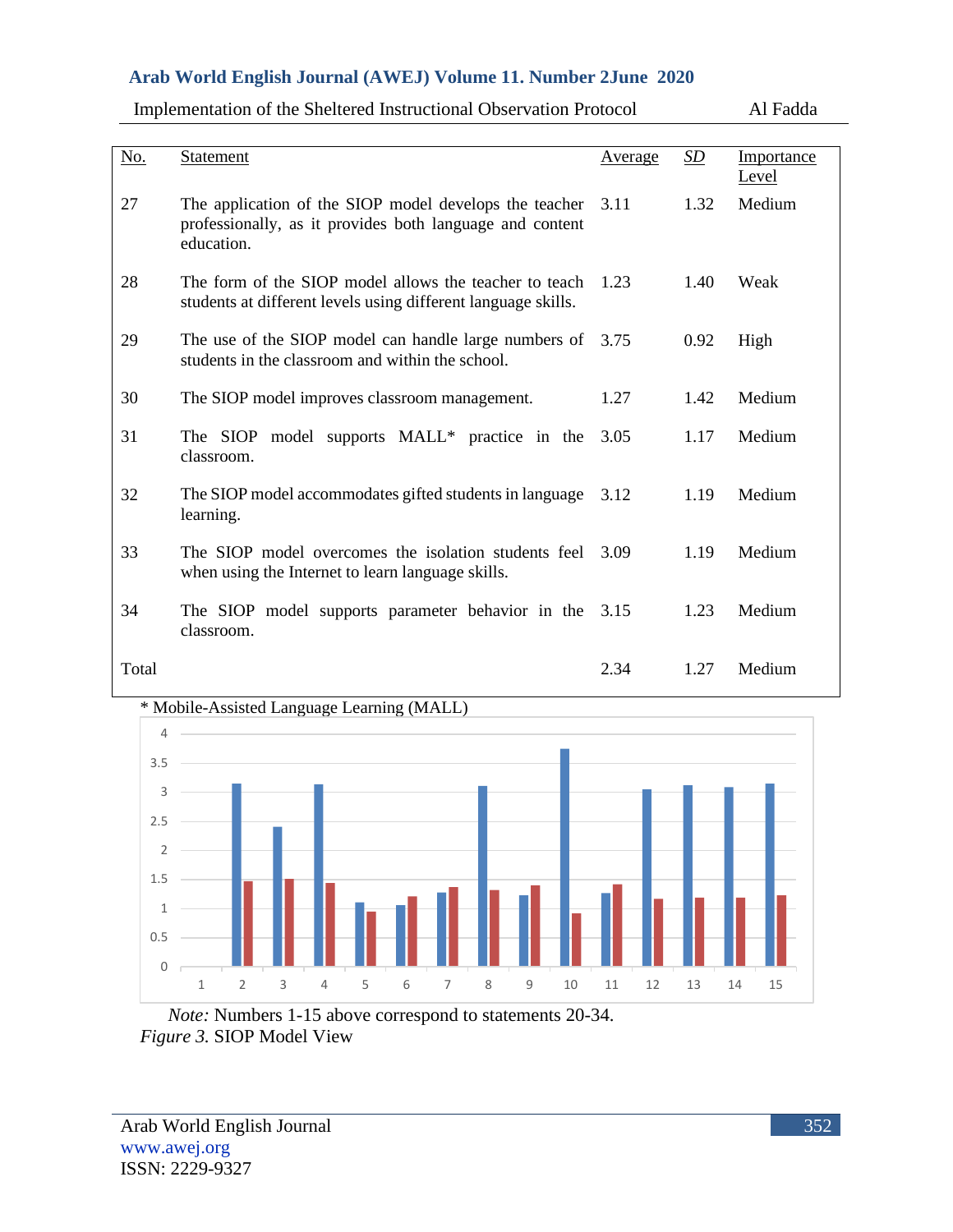Implementation of the Sheltered Instructional Observation Protocol Al Fadda

Table 6 shows that the responses to statements 20 through 34 had an average of 1.08 with a standard deviation of 1.32. Responses to statements 24, 25, 26, 27 and 30 had mean averages of 1.11, 1.06, 1.28, 1.23 and 1.27 respectively, with standard deviations of 0.95, 1.21, 1.37, 1.32 and 1.42 respectively.

This confirms the awareness of respondents regarding the implementation of the SIOP model in schools in Saudi Arabia. However, the views of the study sample demonstrate a low rate of approval from the respondents. This indicates that the application of the SIOP model in schools in Saudi Arabia is still in its initial stages; primarily regarding the availability of financial, material, and human capabilities necessary to implement it. This is confirmed by the responses to the queries of the third hypothesis, which emphasize the need for continuous improvement and development measures. At the same time, the responses of the respondents to the rest of the statements met with acceptance and an average level of importance, with the average ranging from 2.41 to 3.7, and the standard deviation ranging from 0.92 to 1.51. This confirms that the respondents are reluctant to agree to the implementation of the SIOP model.

This can be attributed to the lack of interest in continued education and training for teachers. The results from analyzing the data related to this hypothesis show, in general, that the respondents had a limited idea of what the SIOP model entailed. Thus, the mean of the combined questions reached 2.31, with a standard deviation of 0.68. A one-sample *t*-test was used to verify the statistical significance of the above results and to test the second hypothesis, as shown in Table 7.

#### Table 7

| t-test Assessment of Second Null Hypothesis |  |
|---------------------------------------------|--|
|                                             |  |

| Null Hypothesis 2                            | Tabulated | Calculated | <b>Statistical</b> | df  | Test results |
|----------------------------------------------|-----------|------------|--------------------|-----|--------------|
|                                              | t value   | t value    | indication         |     |              |
| There are no statistically significant 1.984 |           | 1.076      | $0.040*$           | 299 | Null $H(2)$  |
| differences between teachers when it         |           |            |                    |     | is accepted  |
| comes to applying the SIOP model in          |           |            |                    |     |              |
| the classroom as indicated by the            |           |            |                    |     |              |
| respondents at the<br>level<br>of            |           |            |                    |     |              |
| considerable significance (≥ 0.05 α)         |           |            |                    |     |              |

\* The differences are not statistically significant at the level  $0.05 \ge \alpha$ 

Table 7 shows that the calculated *t* value is 1.076, which is less than the tabulated *t* value of 1.984, establishing the statistical significance between the teachers when it comes to applying the SIOP model in the Saudi classroom and, therefore, indicating acceptance of the second null hypothesis.

# *Third Hypothesis*

Null hypothesis 3 states that there is no statistically significant effect of the applicability of SIOP through the classroom environment in schools as shown in Table 8. Null hypothesis 3 was tested using statements 35 through 51 from the questionnaire. Table 8 shows the statistical analysis results of items related to the possibility of applying the SIOP model in the classroom environment in schools in Saudi Arabia.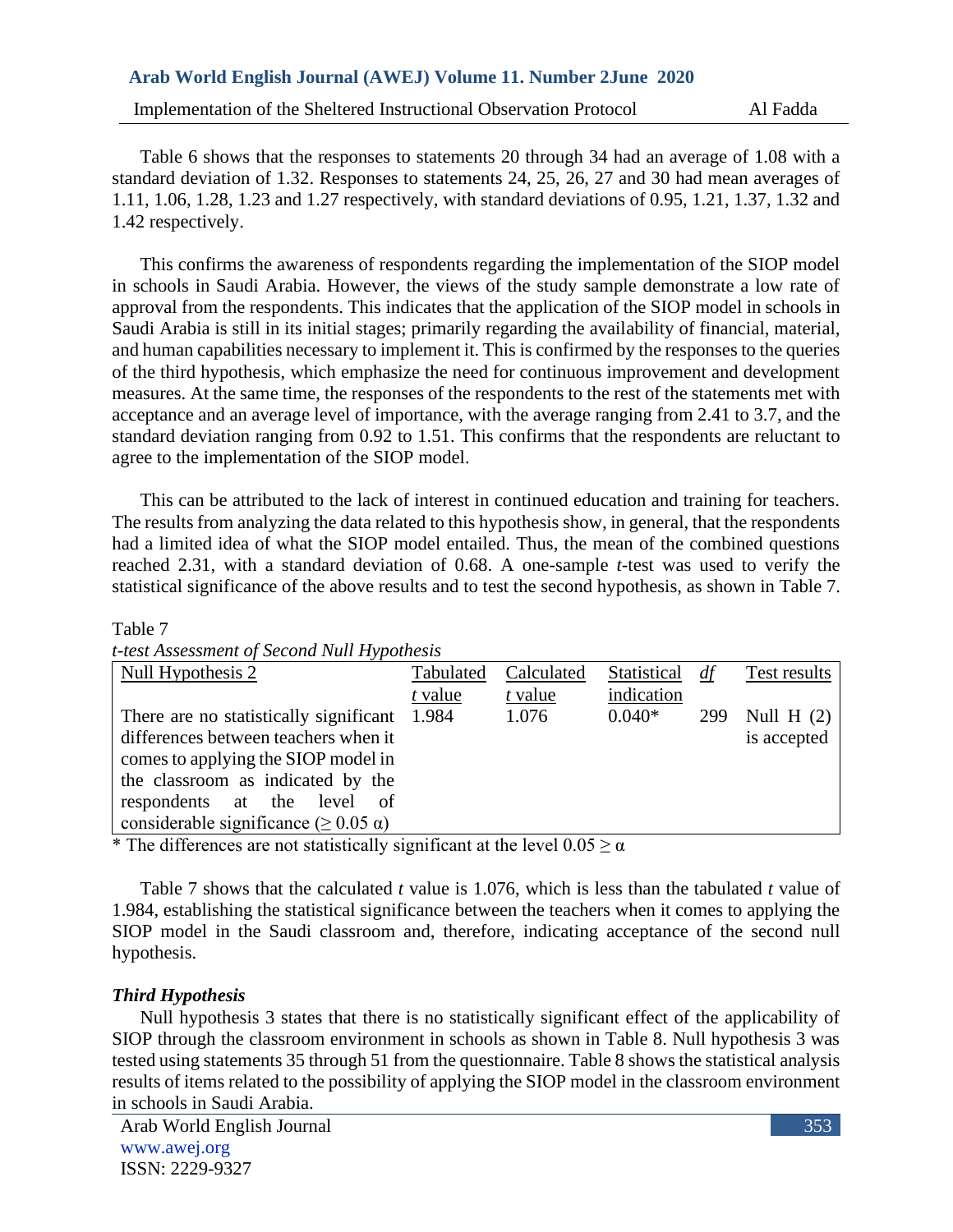| Implementation of the Sheltered Instructional Observation Protocol | Al Fadda |
|--------------------------------------------------------------------|----------|
|--------------------------------------------------------------------|----------|

Table 8

*The application of the SIOP model and Teacher Qualifications*

| $\underline{\mathrm{No}}$ | <b>Statement</b>                                                                                                                                                | <u>Average</u> | <u>SD</u> | Importance      |
|---------------------------|-----------------------------------------------------------------------------------------------------------------------------------------------------------------|----------------|-----------|-----------------|
| 35                        | Teachers have the basic teaching skills necessary to<br>implement the SIOP model.                                                                               | 3.78           | 1.29      | Level<br>Medium |
| 36                        | Teachers have clarity when applying the SIOP model.                                                                                                             | 3.02           | 1.46      | Medium          |
| 37                        | Teachers have knowledge and awareness of the SIOP<br>model.                                                                                                     | 3.11           | 1.48      | Medium          |
| 38                        | Saudi teachers are familiar with the use of modern<br>technologies to teach the English language.                                                               | 3.46           | 1.39      | Medium          |
| 39                        | If the SIOP model is applied to teaching the English<br>language courses, there will be a significant cost to<br>prepare teachers to understand the model.      | 3.16           | 1.49      | Medium          |
| 40                        | The classroom environment in schools helps to teach<br>the English language using the SIOP model.                                                               | 3.88           | 1.36      | High            |
| 41                        | Teachers can apply the SIOP model to teach English.                                                                                                             | 3.76           | 1.31      | High            |
| 42                        | Teachers can analyze an SIOP model when teaching<br>English.                                                                                                    | 3.04           | 1.43      | Medium          |
| 43                        | Schools in Saudi Arabia have access to financial and<br>non-financial resources to enable teachers to apply the<br>SIOP model in teaching the English language. | 1.08           | 3.92      | High            |
| 44                        | Schools in Saudi Arabia are developing their 1.39<br>information systems and databases.                                                                         |                | 3.89      | High            |
| 45                        | Schools in Saudi Arabia have the authority to apply all 1.32<br>strategies and models for teaching the English<br>language.                                     |                | 3.74      | High            |
| 46                        | Teachers are allowed to be creative in the classroom 3.02<br>environment.                                                                                       |                | 1.61      | Medium          |
| 47                        | Schools rely on long-term plans to train teachers on<br>curricula and teaching methods within the classroom<br>environment.                                     | 3.34           | 1.32      | Medium          |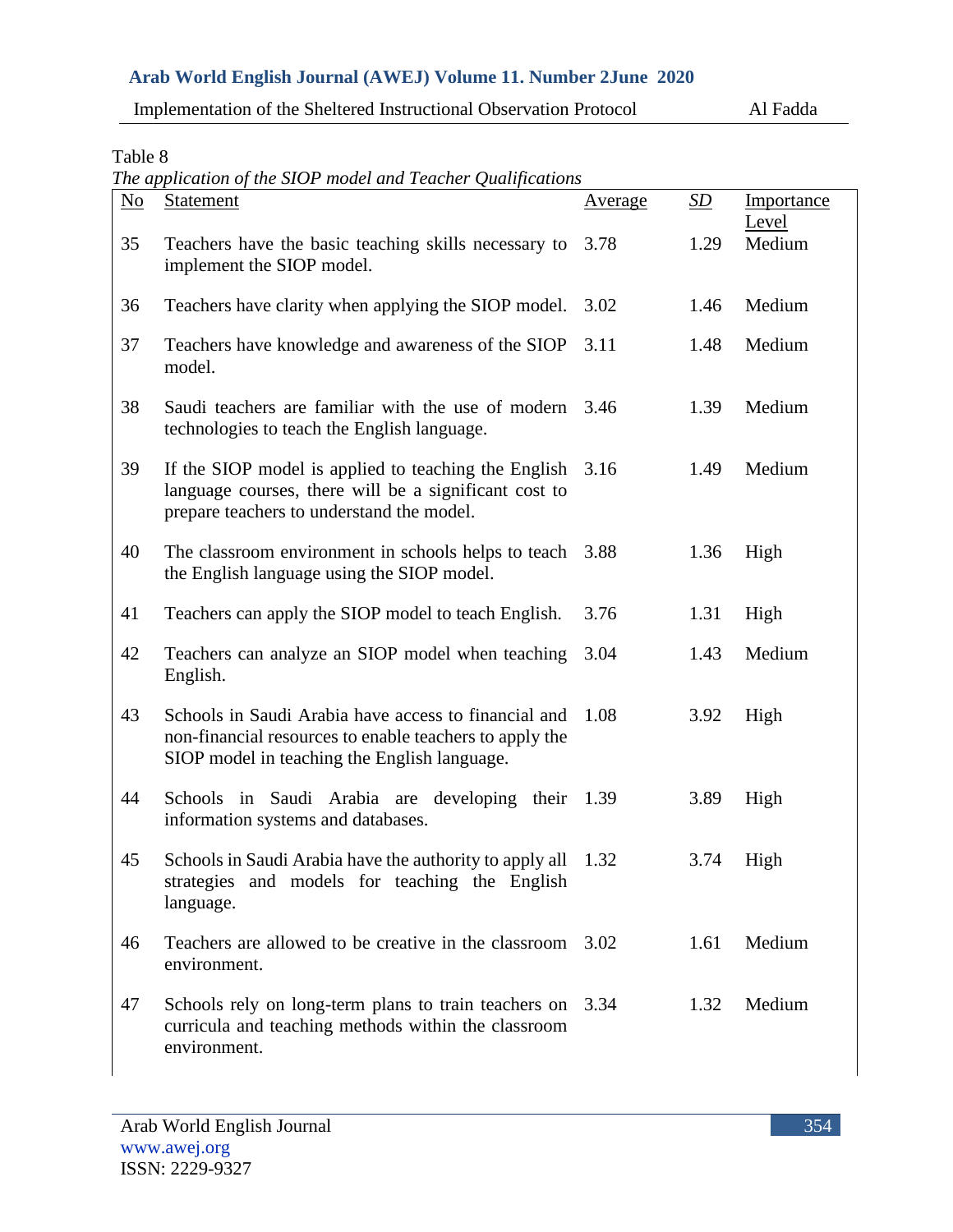| No    | Statement                                                                                                                                        | <u>Average</u> | <u>SD</u> | Importance<br>Level |
|-------|--------------------------------------------------------------------------------------------------------------------------------------------------|----------------|-----------|---------------------|
| 48    | Teachers can differentiate between strategies and 3.33<br>models when teaching English.                                                          |                | 1.32      | Medium              |
| 49    | Teachers can integrate students into the educational 1.48<br>process creatively using various teaching methods to<br>teach the English language. |                | 3.42      | Medium              |
| 50    | Teachers seek to develop and improve the methods of 1.28<br>teaching the English language with available<br>capabilities.                        |                | 3.95      | High                |
| 51    | Teachers are trying to reduce the cost of implementing 1.31<br>the SIOP model.                                                                   |                | 3.98      | High                |
| Total |                                                                                                                                                  | 2.63           | 2.26      | Medium              |



*Note:* Numbers 1-17 above correspond to statements 35-51.

# *Figure 4.* SIOP Application Possibility

Table 8 pertains to those statements regarding teachers having the skills and qualifications necessary to implement SIOP. It also addresses the application of advanced strategies, the clarity of application procedures, and the practical steps to use them. It provides insight into the teachers' knowledge and skills concerning the importance of using the SIOP model and of the advantages

Implementation of the Sheltered Instructional Observation Protocol Al Fadda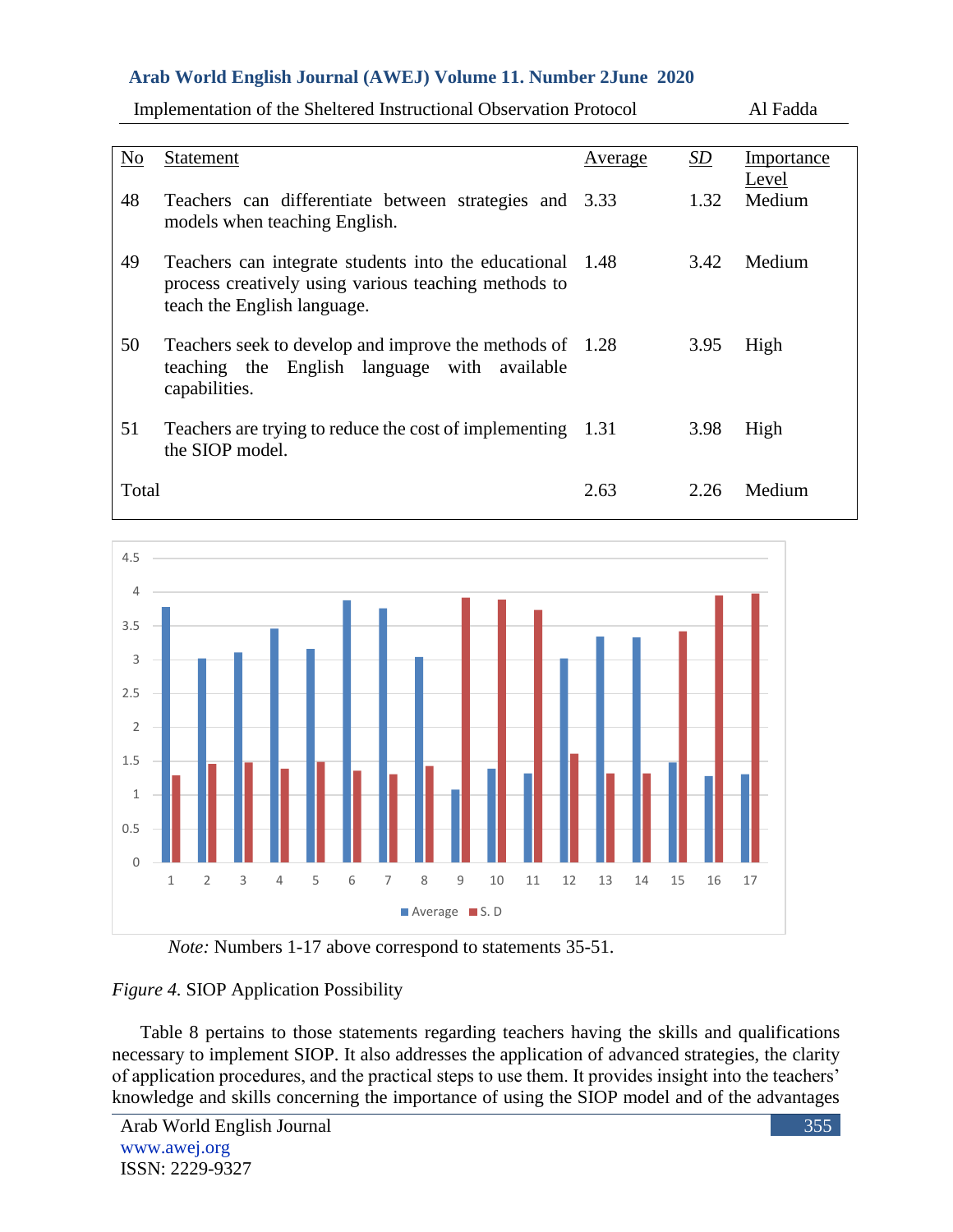Implementation of the Sheltered Instructional Observation Protocol Al Fadda

in achieving the appropriate classroom environment. It also addresses the provision of vocational, educational staff based on procedures at various stages of the application of the SIOP model. It further reflects the financial and technical ability of the education system to utilize the requirements and capabilities of the SIOP model to achieve the English language teaching goals.

The results also emphasized the importance of the availability of measures to develop and improve performance in the short- and long-term levels as well as raise the parameters and level of excellence during the implementation stages. This is confirmed by the increase in the mean of the average questions combined, 2.63 with a standard deviation of 2.26. Statements 50 and 51 confirmed the interest of teachers in Saudi Arabia to develop and improve measures in methods of performance. These two statements had an average of 3.95 and 3.98 respectively, with a standard deviation of 1.28 and 1.31 respectively. A one-sample *t*-test was used for statistical significance verification of the results and to test the third hypothesis, as shown in Table 9.

#### Table 9

*t-test Assessment of Third Null Hypothesis*

| Null Hypothesis 3                            | Tabulated | Calculated | Statistical | df  | <b>Test</b>   |
|----------------------------------------------|-----------|------------|-------------|-----|---------------|
|                                              | t value   | t value    | indication  |     | results       |
| No statistically significant effect of 1.984 |           | 5.653      | $0.000*$    | 299 | Null $H_3$ is |
| the possibility of applying SIOP due         |           |            |             |     | rejected      |
| to teacher qualifications in Saudi           |           |            |             |     |               |
| Arabia classrooms per the views of           |           |            |             |     |               |
| the study sample at the level of             |           |            |             |     |               |
| significance ( $\geq$ 0.05 $\alpha$ ).       |           |            |             |     |               |
|                                              |           |            |             |     |               |

As indicated in Table 9, the calculated *t* value is 5.653, which is more than the tabulated *t* value of 1.984. The statistical significance is 0.000, indicating null hypothesis rejection.

# *Normal Distribution Test*

Utilizing the responses of the sample members to confirm or deny the study hypotheses, the Kolmogorov–Smirnov test was used. It tested the extent to which the data followed a normal distribution. The significance level of the study variables was higher than that of 0.05. This indicates that the data follows a normal distribution. Table 10 shows the significant value for each hypothesis.

Table 10

*Normal Distribution Test*

| $110111000$ D total to the original $200$ |              |              |
|-------------------------------------------|--------------|--------------|
| Null Hypotheses                           |              | Significance |
|                                           | Number one   | 0.063        |
|                                           | Number two   | 0.078        |
|                                           | Number three | 0.093        |

The overall study findings showed that optimal results concerning the implementation of the SIOP model have not yet been achieved. This might be due to the fact that teachers have never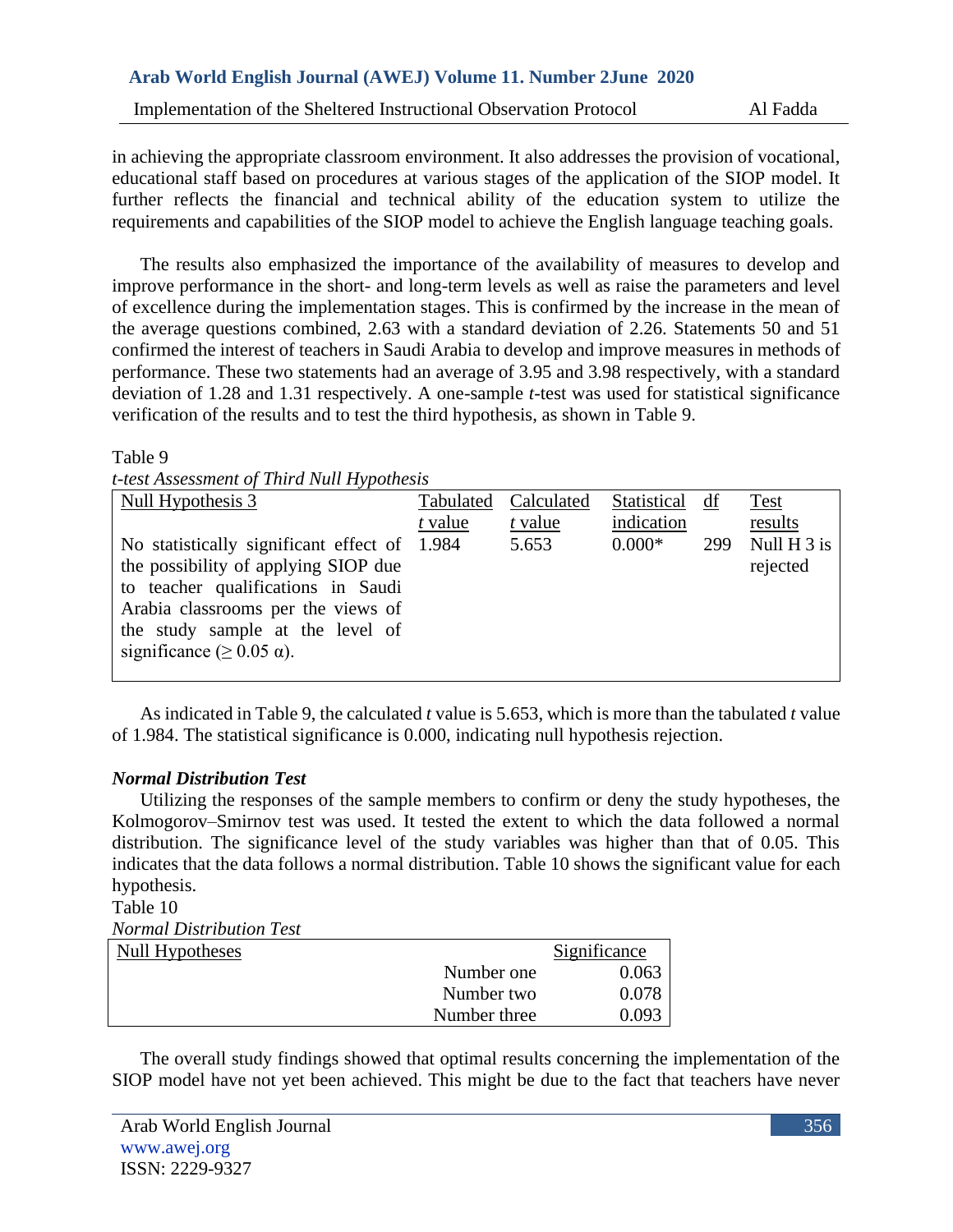been trained in the SIOP model in their course curricula and English-language teaching methods. Therefore, they are not familiar with the SIOP model.

### **Conclusion**

Educational qualifications, career status, job experience and training courses are each of great importance for teachers when it comes to applying the SIOP model to the classroom environment in schools. Stakeholders have materialistic, technical and financial capabilities that make it possible to implement the SIOP model. Findings indicate that English-language teachers surveyed during the 2018/2019 academic year gave incorrect or other responses, which suggests that they did not have a good understanding of processes related to the classroom environment. Specifically, the level of the teachers' knowledge of the subject area ranged between 35–56%. This shows that 95% of the teachers cannot identify and distinguish between concepts related to the classroom environment.

### **Recommendations**

The findings of the research emphasize the need to consider teachers' qualifications concerning the application of the SIOP model. Similarly, different awareness programs should be executed for better implementation of the SIOP methods. This research should prove useful for countries that apply the SIOP method; helping them to consider the many factors that affect SIOP application. Implementation of the SIOP model supports the Kingdom of Saudi Arabia's ongoing efforts to move away from a Western educational system and towards a more advanced, Arab system of English language learning - an improved and enhanced pedagogy with a compelling portfolio of proven academic benefits.

Based on this study's results, the importance of the classroom environment and the SIOP model for English language teachers is evident. Overcoming the difficulties that hinder the implementation of the SIOP model and applying the model properly are important tasks. The Saudi Ministry of Education could address these tasks by sponsoring the preparation and development of training explaining the SIOP model as it should be used in the classroom environment.

These findings suggest that the SIOP framework should be implemented at a sizeable schoolbased level, where teachers can familiarize themselves with it and understand it as a part of their academic responsibilities. Policymakers can also introduce coaching and mentorship programs for improving this study's results, extending language support services as well as creating subjectspecific content for enriching the students' learning experience.

# **Limitation**

Despite the significant results of this study, there exist certain limitations. The generalizability of this research is low, given its inclusion of only teachers in Saudi Arabia. This can be improved by performing more research on a population with different demographical characteristics. The study also suggests conducting more inquiries on this model, taking into consideration teaching facilities and the possibility of applying it to other scientific disciplines and in other countries. Future research can also explore the perception of the students and the impact of the teacher's training on the SIOP method.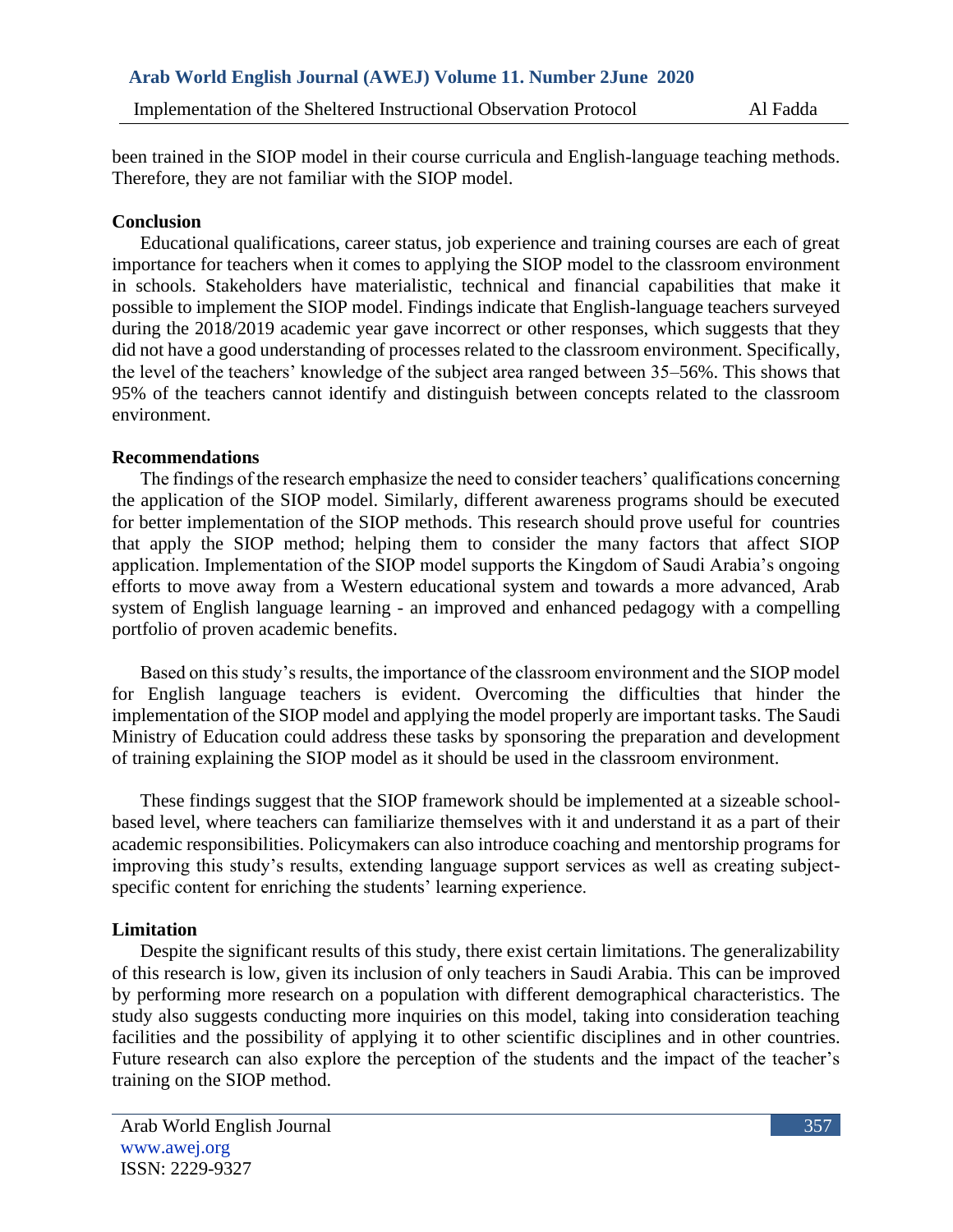### **About the Author:**

**Hind AL Fadda,** is an associate professor in the Curriculum & Instruction Department, College of Education, King Saud University, KSA. She is an author of many publications in the field of teaching methodology in TESOL and computer-assisted language learning ORCID 00000002-7049-9324

### **References**

- Abdulmughni, S. A. S. (2019). The importance of pedagogical empiricism for sensitizing university English language teachers in Arab context. *Arab World English Journal (AWEJ, 10* (2), 242-256. https://dx.doi.org/10.24093/awej/vol10no2.19
- Alrashidi, O., & Phan, H. (2015). Education context and English teaching and learning in the Kingdom of Saudi Arabia: An overview. *English Language Teaching*, *8*(5), 33-44.
- Alsalihi, H. D. (2020). Posters in vocabulary learning. *Arab World English Journal: Special Issue on the English Language in Iraqi Context*, 18-31. https://dx.doi.org/10.24093/awej/elt2.2
- Al-Seghayer, K. (2014). The four most common constraints affecting English teaching in Saudi Arabia. *International Journal of English Linguistics*, *4*(5), 17.
- Banks, T. (2014). Creating positive learning environments: Antecedent strategies for managing the classroom environment & student behavior. *Creative Education*, *5*, 519–524.
- Batt, E. (2010). Cognitive coaching: A critical phase in professional development to implement sheltered instruction. *Teaching and Teacher Education, 26*, 997–1005.
- Battey, D., & Franke, M. (2008). Transforming identities: Understanding teachers across professional development and classroom practice. *Teacher Education Quarterly*, 35(3), 127– 149.
- Beare, K. (2018). *How many people learn English?* Retrieved from https://www.thoughtco.com/how-many-people-learn-english-globally-1210367
- Daniel, S. M., & Conlin, L. (2015). Shifting attention back to students within the sheltered instruction observation protocol. *Tesol Quarterly*, *49*(1), 169-187.
- Ebtesam, F. A. (2017). *Teacher evaluation in the Kingdom of Saudi Arabia's (KSA) schools – moving forward* (PhD thesis). Retrieved from https://eprints.soton.ac.uk/411962/1/Alharthi\_Thesis\_March\_15\_2017\_pdf\_version.pdf
- Echevarría, J, Richards-Tutor, C., Canges, R., & Francis, D. (2011). Using the SIOP model to promote the acquisition of language and science concepts with English learners. *Bilingual Research Journal*, *34*(3), 334–351.
- Echevarría, J., & Graves, A. (2007). *Sheltered content instruction: Teaching English language learners with diverse abilities*. Boston, MA: Allyn & Bacon.
- Echevarria, J., & Short, D. J. (2014). *The Sheltered Instruction Observation Protocol (SIOP).*
- Echevarría, J., & Vogt, M. (2010). Using the SIOP model to improve literacy for English learners. *New England Reading Association Journal*, *46*(1), 8–15.
- Faraj, A. L. B. H. (2017). Teaching methods in the twenty-first century. Amman. *Al Masirah House for Publishing and Distribution International Journal of English Language Education, 7*(1).
- Fregeau, L. A., & Leier, R. D. (2015). Language policy and the preparedness of mainstream teachers for serving ELS in K-12 classrooms. *TAPESTRY*, *7*(1), 1.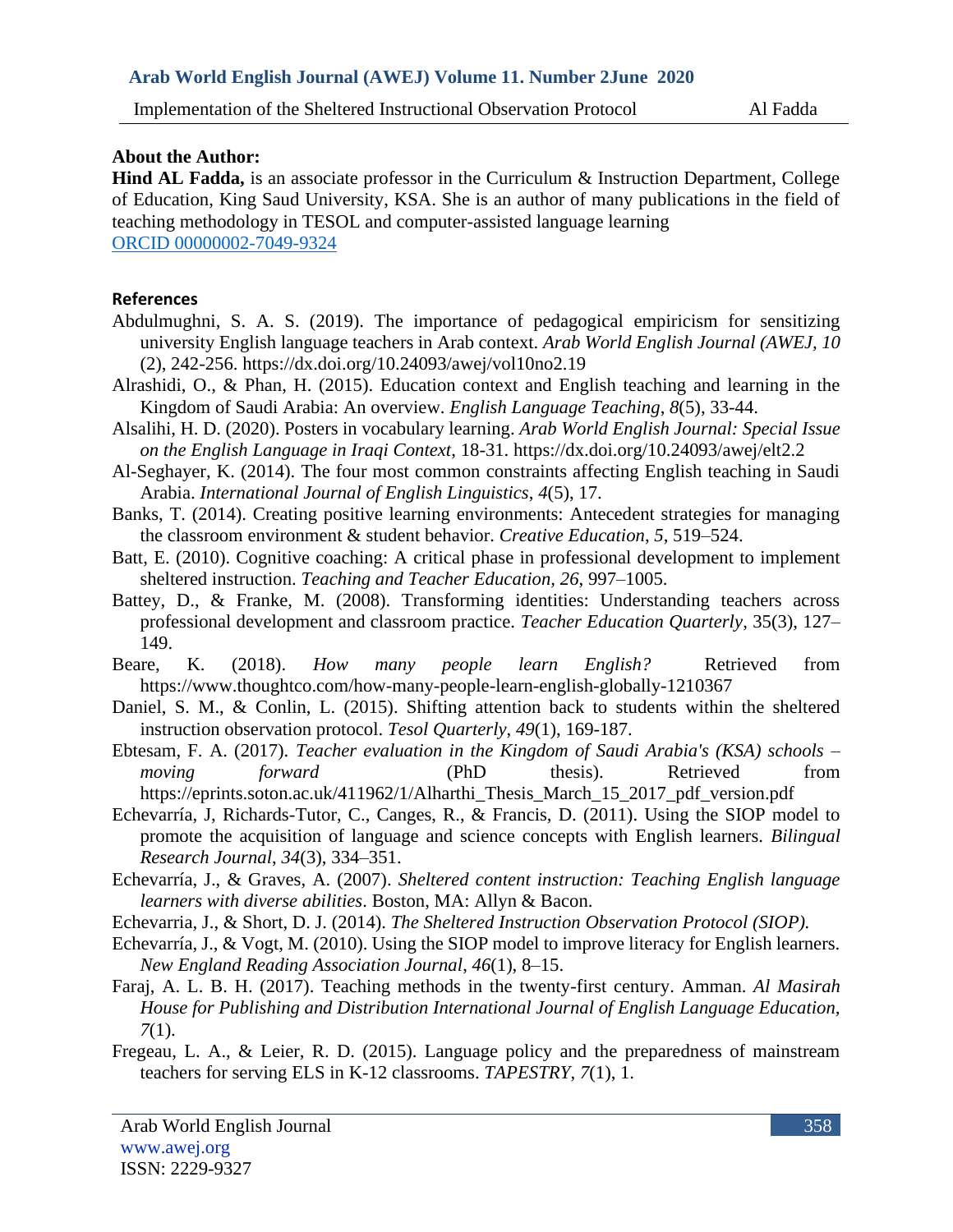Implementation of the Sheltered Instructional Observation Protocol Al Fadda

- Gamlo, N., & English Institute (2019). The benefits of integrating the Learn English grammar application into the Saudi EFL pre-intermediate preparatory year classroom. *International Journal of English Language Education, 7*(1). Retrieved from http://www.macrothink.org/journal/index.php/ijele/article/view/14310/11323
- Hayden, R. J. (2019). *English proficiency in classes using sheltered instruction observation protocol (SIOP) compared to classes not using SIOP* (PhD thesis).
- Koc, R. (2016). A research review of the SIOP model: Its definition, factors affecting its success, and challenges faced by educators. *Education Masters*. Retrieved from https://fisherpub.sjfc.edu/education\_ETD\_masters/330
- Korrin, E. M. (2011). *Sheltered Instruction Observational Protocol (SIOP) implementation by K-12 mainstream teachers* (Master's thesis). Retrieved from https://pdfs.semanticscholar.org/e840/9fb2c48205e1a90209b13e67d5d1675a4dd8.pdf
- Koura, A. A., & Zahran, F. A. (2017). The impact of sheltered instruction observation protocol model on student teachers' teaching skills and self-efficacy. *Journal of Language Teaching and Research*, *8*(4), 704-714.
- Lowenstein, K. L., & Brill, A. (2010). A culture of thinking like a teacher: The role of critical reflection in teacher preparation. *Journal of the National Association for Alternative Certification*, *5*(2), 9-22.
- Macías, A. H., Fontes, A. R. D. L., Kephart, K., & Blume, M. (2012). Sheltered instruction for English language learners: Insights and challenges. *TESOL Journal*, *4*(1), 83–105.
- McIntyre, E., Kyle, D., Chen, C., Munuz, M., & Beldon, S. (2010). Teacher learning and ELL reading achievement in sheltered instruction classrooms: Linking professional development to student development. *Literacy Research and Instruction*, *49*(4), 334–351.
- Murillo, R., & Alejandro, H. (2013). Adapting features from the SIOP component: Lesson delivery to English lessons in a Colombian public school. *Profile Issues in Teachers Professional Development*, *15*(1), 171-193.
- Nitiprateep, T. (2015). *SIOP approach application to develop [the] English learning achievement of Pratomsuksa III students* (Unpublished independent study). Burapha University, Thailand.
- Parsonson, B. S. (2012). Evidence-based classroom behavior management strategies. *Kairaranga, 13*(1), 16–23.
- Patrick, H., Ryan, A., & Kaplan, A. (2007). Early adolescents' perceptions of the classroom social environment, motivational beliefs, and engagement. *Journal of Educational Psychology*, *99*, 83–98.
- Phan, N.T. T. (2015). *Can I teach these students? A case study of Vietnamese teachers' selfefficacy in relation to teaching English as a Foreign Language* (Ph.D. thesis). Retrieved from *Arab World English Journal* (ID Number: 254. March 2020, 1-270 DOI: https://dx.doi.org/10.24093/awej/th.254
- Pillay, M. N. (2011). *Exploring the teaching sheltered instruction observation protocol from teacher perspectives* (Master's thesis). Retrieved from https://repository.up.ac.za/bitstream/handle/2263/30433/dissertation.pdf
- Prabjandee, D. (2016). Sheltered Instruction Observation Protocol (SIOP): Overview, misconceptions, and considerations for implementation. *Journal of Education, 27*(3), 1–17.
- Ross, D. B., & Ziemke, L. (2016). Promising literacy practices for students with interrupted formal education in achieving competence with academic language across disciplines. *The Florida Reading Journal*, *51*(3).